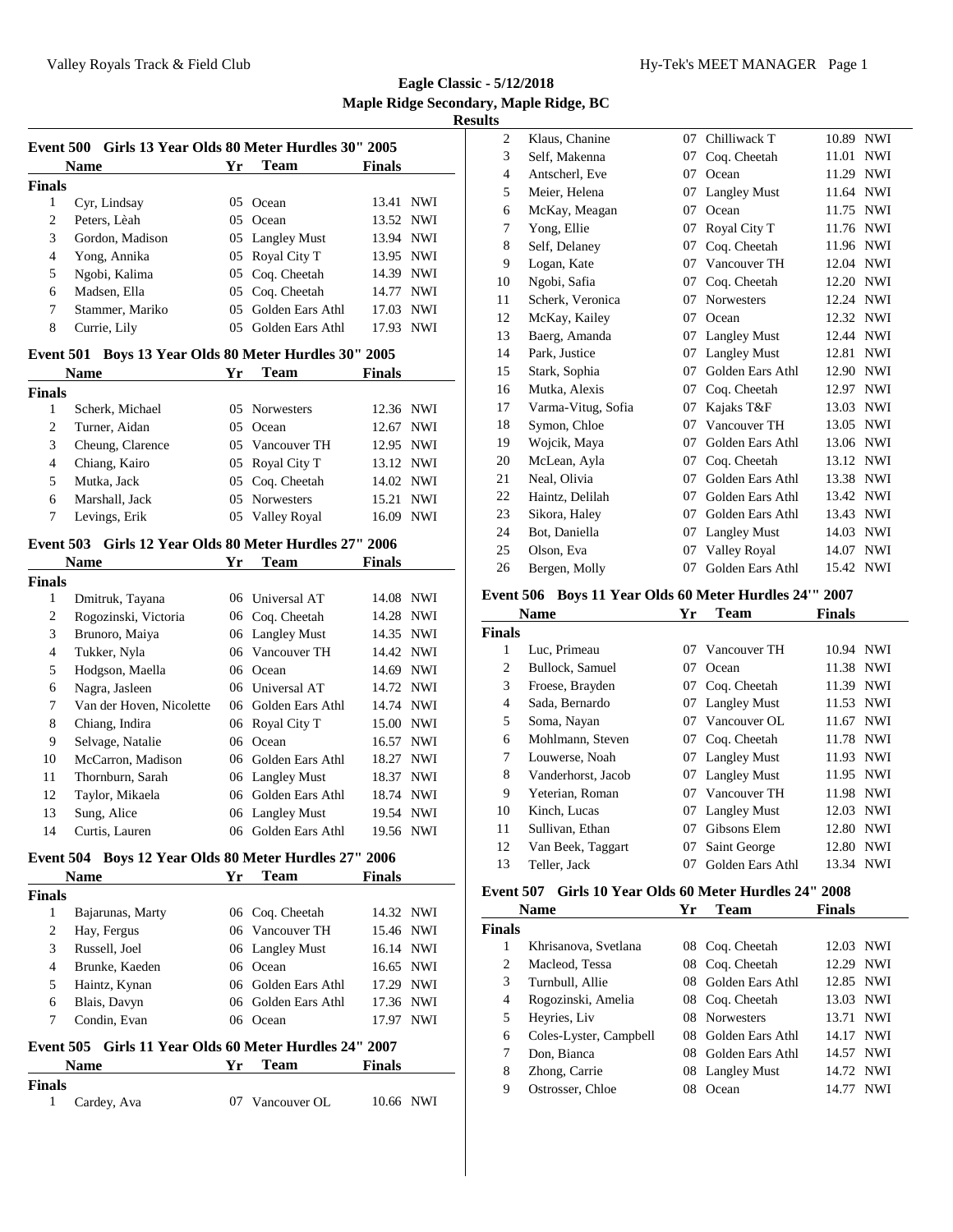| <b>Name</b>   |                      | Yг  | <b>Team</b>         | <b>Finals</b> |  |
|---------------|----------------------|-----|---------------------|---------------|--|
| <b>Finals</b> |                      |     |                     |               |  |
| 1             | Reamsbottom, Tristan |     | 08 Langley Must     | 12.38 NWI     |  |
| 2             | Hall, Logan          |     | 08 Langley Must     | 12.55 NWI     |  |
| 3             | Gibson, Nolan        | 08. | Golden Ears Athl    | 13.47 NWI     |  |
| 4             | Blais, Terence       | 08. | Golden Ears Athl    | 13.49 NWI     |  |
| 5             | Selvage, Austin      | 08  | Ocean               | 14.14 NWI     |  |
| 6             | Price, Philip        | 08  | <b>Valley Royal</b> | 14.16 NWI     |  |
| 7             | Crisafi, Julian      | 08. | Golden Ears Athl    | 14.24 NWI     |  |

## **Event 509 Girls 9 Year Olds 60 Meter Hurdles 21" 2009**

| <b>Name</b>   |                      | Yг  | Team             | <b>Finals</b> |            |
|---------------|----------------------|-----|------------------|---------------|------------|
| <b>Finals</b> |                      |     |                  |               |            |
|               | McLean, Tess         |     | 09 Cog. Cheetah  | 13.72 NWI     |            |
| 2             | Raposo, Emily        | 09  | Golden Ears Athl | 13.93 NWI     |            |
| 3             | McEachern, Madelaine | 09. | Golden Ears Athl | 14.31 NWI     |            |
| 4             | Chiang, Amara        |     | 09 Royal City T  | 14.56 NWI     |            |
| 5             | Devji, Aria          | 09. | Royal City T     | 14.83 NWI     |            |
| 6             | Blair, Anna          | 09  | Ocean            | 14.90         | <b>NWI</b> |
|               | Koshlay, Collette    | (19 | Golden Ears Athl | 15.29         | NWI        |

#### **Event 510 Boys 9 Year Olds 60 Meter Hurdles 21" 2009**

| <b>Name</b>   |                    | Yг | <b>Team</b>         | <b>Finals</b> |
|---------------|--------------------|----|---------------------|---------------|
| <b>Finals</b> |                    |    |                     |               |
|               | James, Lucas       |    | 09 Golden Ears Athl | 12.37 NWI     |
| 2             | Booth, Alexander   |    | 09 St. George's     | 12.50 NWI     |
| 3             | Hurtubise, Hayden  |    | 09 Langley Must     | 13.00 NWI     |
| 4             | Vanderhorst, Ben   |    | 09 Langley Must     | 13.91 NWI     |
| 5             | Grummisch, Zachary |    | 09 Golden Ears Athl | 14.68 NWI     |
|               | Sada, Oliver       |    | 09 Langley Must     | NWI<br>DNE    |

#### **Event 521 Girls 13 Year Olds 800 Meter Run 2005**

|               | <b>Name</b>                                    | Yr            | Team             | Finals  |  |
|---------------|------------------------------------------------|---------------|------------------|---------|--|
| <b>Finals</b> |                                                |               |                  |         |  |
| 1             | Madsen, Ella                                   | 05            | Coq. Cheetah     | 2:22.02 |  |
| 2             | Woode, Rachel                                  | 05            | Air Blastoff     | 2:25.89 |  |
| 3             | Peters, Lèah                                   | 05            | Ocean            | 2:35.50 |  |
| 4             | Linsley, Emma                                  | 05            | West Vancouv     | 2:38.36 |  |
| 5             | Theunissen, Lise-Ann                           | 05            | Golden Ears Athl | 2:44.20 |  |
| 6             | Ngobi, Kalima                                  | 05            | Cog. Cheetah     | 2:44.82 |  |
| 7             | Blair, Kaitlyn                                 | 05            | Ocean            | 2:44.84 |  |
| 8             | Johnston, Grace                                | 05            | Golden Ears Athl | 2:52.87 |  |
| 9             | Nelson, Sophie                                 | 05            | Golden Ears Athl | 2:57.41 |  |
| 10            | Stammer, Mariko                                | $0.5^{\circ}$ | Golden Ears Athl | 3:01.40 |  |
| 11            | Friesen, Sophia                                |               | 05 Valley Royal  | 3:04.01 |  |
| 12            | Awondzeko, Vougue                              | 05            | Golden Ears Athl | 3:27.63 |  |
|               | Event 522 Boys 13 Year Olds 800 Meter Run 2005 |               |                  |         |  |
|               | <b>Name</b>                                    | Yr            | Team             | Finals  |  |
| Finals        |                                                |               |                  |         |  |

| шаіз |                  |                 |         |
|------|------------------|-----------------|---------|
|      | Lee, Caiden      | 05 Ocean        | 2:15.16 |
|      | Brar, Armaan     | 05 Unattached B | 2:24.57 |
| 3    | Wong, Jayden     | 05 Coq. Cheetah | 2:26.90 |
|      | Cheung, Clarence | 05 Vancouver TH | 2:27.90 |
| 5    | Horlock, Brayden | 05 Vancouver TH | 2:29.95 |
|      |                  |                 |         |

| 6             | Lau, Trenton                                    | 05 | Southpointe      | 2:30.81       |
|---------------|-------------------------------------------------|----|------------------|---------------|
| 7             | Levings, Erik                                   | 05 | Valley Royal     | 2:41.17       |
| 8             | Bassetto, Liam                                  | 05 | Golden Ears Athl | 2:42.21       |
| 9             | Van Haeff, Mees                                 | 05 | Ocean            | 2:47.43       |
|               | Event 523 Girls 12 Year Olds 800 Meter Run 2006 |    |                  |               |
|               | Name                                            | Yr | Team             | <b>Finals</b> |
| <b>Finals</b> |                                                 |    |                  |               |
| 1             | Brunoro, Maiya                                  |    | 06 Langley Must  | 2:30.94       |
| 2             | Hodgson, Maella                                 | 06 | Ocean            | 2:31.52       |
| 3             | Stefanovic, Anka                                | 06 | Southpointe      | 2:34.92       |
| 4             | Van der Hoven, Nicolette                        | 06 | Golden Ears Athl | 2:40.25       |
| 5             | McCarron, Madison                               | 06 | Golden Ears Athl | 2:43.96       |
| 6             | Phillips, Tessa                                 | 06 | Vancouver TH     | 2:46.00       |
| 7             | Migneault, Soliel                               | 06 | Golden Ears Athl | 2:49.16       |
| 8             | Pankiw, Raine                                   | 06 | Valley Royal     | 2:51.87       |
| 9             | Selvage, Natalie                                | 06 | Ocean            | 2:54.29       |
| 10            | Perera, Breanna                                 | 06 | Golden Ears Athl | 2:55.45       |
| 11            | McIntyre, Olivia                                |    | 06 Valley Royal  | 2:55.88       |

#### **Event 524 Boys 12 Year Olds 800 Meter Run 2006**

 Virginillo, Shantelle 06 Golden Ears Athl 3:01.41 Rozman, Renzey 06 Kajaks Track 3:09.36 Woelders, Sarah 06 Langley Must 3:26.60

| <b>Name</b> |                  | Yr | Team                | <b>Finals</b> |  |
|-------------|------------------|----|---------------------|---------------|--|
| Finals      |                  |    |                     |               |  |
| 1           | Nicol, Connor    | 06 | Ocean               | 2:22.67       |  |
| 2           | Holmes, Maxwell  |    | 06 Royal City T     | 2:27.31       |  |
| 3           | Hodgson, James   |    | 06 Ocean            | 2:27.51       |  |
| 4           | O'Brien, Brendan |    | 06 Ocean            | 2:29.04       |  |
| 5           | Evans, Aidan     |    | 06 Golden Ears Athl | 2:30.14       |  |
| 6           | Haintz, Kynan    |    | 06 Golden Ears Athl | 2:39.63       |  |
| 7           | Pitzey, Sam      |    | 06 Golden Ears Athl | 2:43.84       |  |
| 8           | Brunke, Kaeden   |    | 06 Ocean            | 2:45.08       |  |
| 9           | Ford, Toby       |    | 06 Vancouver TH     | 2:45.10       |  |
| 10          | Condin, Evan     | 06 | Ocean               | 2:46.20       |  |
| 11          | Wassenaar, Arie  |    | 06 Valley Royal     | 2:47.29       |  |

#### **Event 525 Girls 11 Year Olds 600 Meter Run 2007**

|               | Name                  | Yr | Team                | <b>Finals</b> |  |
|---------------|-----------------------|----|---------------------|---------------|--|
| <b>Finals</b> |                       |    |                     |               |  |
| 1             | Symon, Chloe          | 07 | Vancouver TH        | 1:50.51       |  |
| 2             | Chamberland, Akasha   | 07 | Vancouver TH        | 1:52.24       |  |
| 3             | Logan, Kate           | 07 | Vancouver TH        | 1:54.12       |  |
| 4             | Haller, Ezra          | 07 | Golden Ears Athl    | 1:56.37       |  |
| 5             | Meier, Helena         | 07 | <b>Langley Must</b> | 1:59.40       |  |
| 6             | Ngobi, Safia          | 07 | Coq. Cheetah        | 2:01.00       |  |
| 7             | Sikora, Haley         | 07 | Golden Ears Athl    | 2:02.70       |  |
| 8             | Mutka, Alexis         | 07 | Coq. Cheetah        | 2:03.24       |  |
| 9             | Hudson-Gibbs, Madelyn | 07 | Golden Ears Athl    | 2:03.57       |  |
| 10            | Yong, Ellie           | 07 | Royal City T        | 2:03.85       |  |
| 11            | Lau, Merina           | 07 | Southpointe         | 2:05.61       |  |
| 12            | Lorenz, Hannah        | 07 | Golden Ears Athl    | 2:09.50       |  |
| 13            | Varma-Vitug, Sofia    | 07 | Kajaks T&F          | 2:10.47       |  |
| 14            | Eden, Haley           | 07 | Coq. Cheetah        | 2:13.37       |  |
| 15            | Park, Justice         | 07 | <b>Langley Must</b> | 2:13.76       |  |
|               |                       |    |                     |               |  |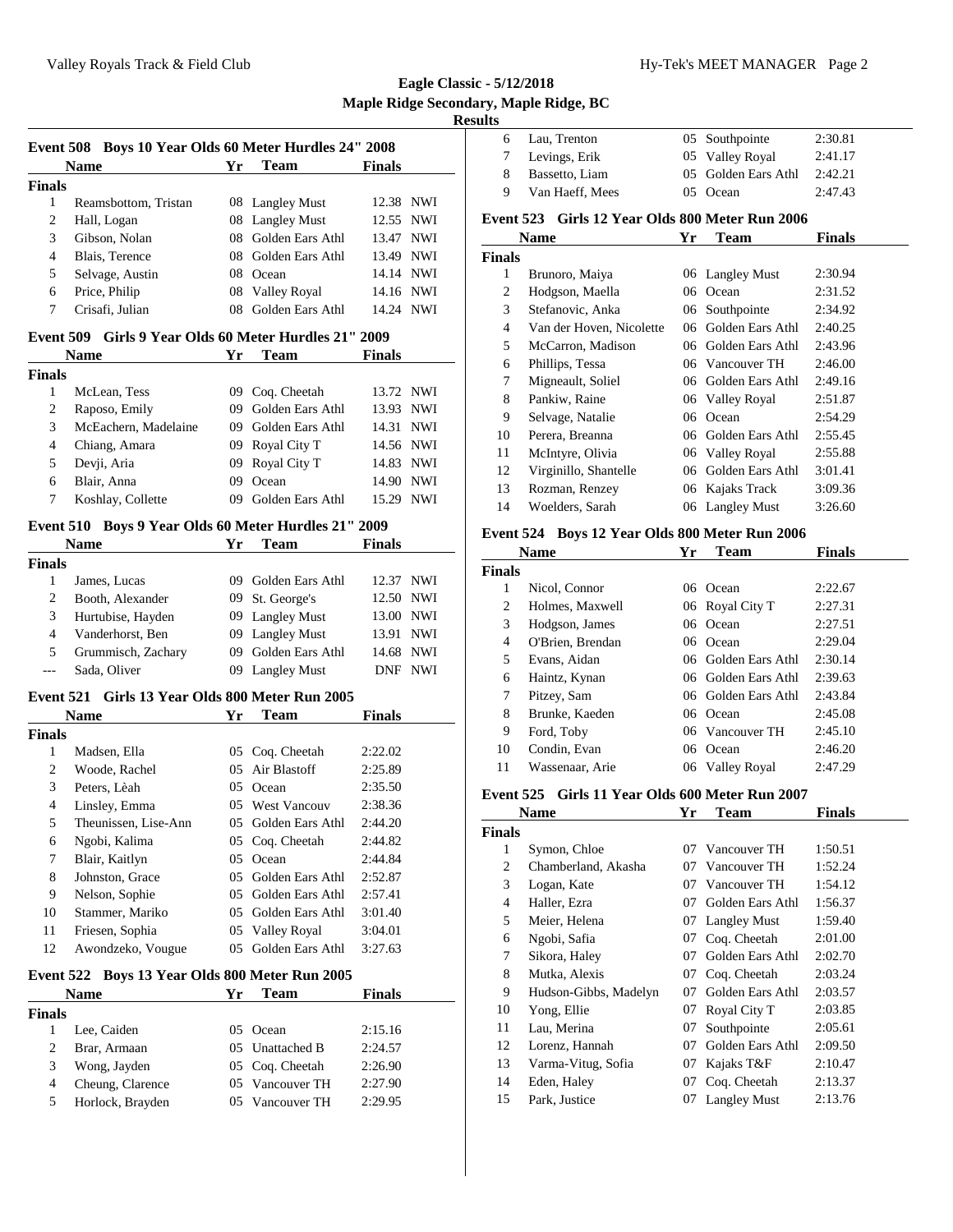**Eagle Classic - 5/12/2018 Maple Ridge Secondary, Maple Ridge, BC Results**

| Finals                                            | (Event 525 Girls 11 Year Olds 600 Meter Run 2007) |    |                     |               |  |
|---------------------------------------------------|---------------------------------------------------|----|---------------------|---------------|--|
|                                                   | <b>Name</b>                                       | Yr | <b>Team</b>         | <b>Finals</b> |  |
| 16                                                | McLean, Ayla                                      | 07 | Coq. Cheetah        | 2:13.85       |  |
| 17                                                | Olson, Eva                                        |    | 07 Valley Royal     | 2:16.88       |  |
| 18                                                | Fenton, Ashley                                    | 07 | Coq. Cheetah        | 2:17.43       |  |
| 19                                                | Jensen, Kate                                      | 07 | Golden Ears Athl    | 2:23.07       |  |
| 20                                                | Robinson, Makenna                                 |    | 07 Langley Must     | 2:23.15       |  |
| 21                                                | McEachern, Eva                                    |    | 07 Golden Ears Athl | 2:26.16       |  |
| 22                                                | Neal, Olivia                                      |    | 07 Golden Ears Athl | 2:35.20       |  |
| Event 526                                         | Boys 11 Year Olds 600 Meter Run 2007              |    |                     |               |  |
|                                                   | Name                                              | Yr | <b>Team</b>         | <b>Finals</b> |  |
| <b>Finals</b>                                     |                                                   |    |                     |               |  |
| $\mathbf{1}$                                      | Luc, Primeau                                      |    | 07 Vancouver TH     | 1:49.78       |  |
| 2                                                 | Sanchez Masetto, Pasquale                         |    | 07 Langley Must     | 1:52.96       |  |
| 3                                                 | Louwerse, Noah                                    |    | 07 Langley Must     | 1:53.17       |  |
| 4                                                 | Lister, Owen                                      | 07 | Southridge S        | 1:59.33       |  |
| 5                                                 | Vanderhorst, Jacob                                |    | 07 Langley Must     | 2:01.12       |  |
| 6                                                 | Sullivan, Ethan                                   |    | 07 Gibsons Elem     | 2:01.24       |  |
| 7                                                 | Steiger, Tristan                                  |    | 07 Valley Royal     | 2:01.76       |  |
| 8                                                 | Van Beek, Taggart                                 | 07 | Saint George        | 2:03.43       |  |
| 9                                                 | Teller, Jack                                      |    | 07 Golden Ears Athl | 2:03.68       |  |
| 10                                                | Nyline, Cannon                                    | 07 | Southridge S        | 2:06.71       |  |
| 11                                                | Mohlmann, Steven                                  |    | 07 Coq. Cheetah     | 2:06.81       |  |
| 12                                                | Nasato, Ryder                                     |    | 07 Langley Must     | 2:08.21       |  |
| 13                                                | Bath, Cameron                                     |    | 07 Langley Must     | 2:09.78       |  |
| 14                                                | Oxley, Pierce                                     | 07 | Southridge S        | 2:18.66       |  |
| 15                                                | Brown, Daniel                                     |    | 07 West Vancouv     | 2:22.81       |  |
| 16                                                | Woodhead, Adam                                    | 07 | Southridge S        | 2:26.00       |  |
|                                                   | Event 527 Girls 10 Year Olds 600 Meter Run 2008   |    |                     |               |  |
|                                                   | Name                                              | Yr | <b>Team</b>         | <b>Finals</b> |  |
| <b>Finals</b>                                     |                                                   |    |                     |               |  |
| 1                                                 | Stock, Isla                                       |    | 08 Ocean            | 1:55.19       |  |
| 2                                                 | Macleod, Tessa                                    |    | 08 Coq. Cheetah     | 2:02.81       |  |
| 3                                                 | Graham, Cassie                                    |    | 08 Langley Must     | 2:10.39       |  |
| 4                                                 | Grootendorst, Sophie                              |    | 08 Southridge S     | 2:11.47       |  |
| 5                                                 | Heyries, Liv                                      |    | 08 Norwesters       | 2:12.35       |  |
| 6                                                 | Don, Bianca                                       |    | 08 Golden Ears Athl | 2:12.98       |  |
| 7                                                 | Tinsley, Emily                                    |    | 08 Valley Royal     | 2:14.02       |  |
| 8                                                 | Bailey, Addison                                   |    | 08 Ocean            | 2:14.45       |  |
| 9                                                 | Ostrosser, Chloe                                  | 08 | Ocean               | 2:14.77       |  |
| 10                                                | Clark, Bronte                                     | 08 | Golden Ears Athl    | 2:16.79       |  |
| 11                                                | Zhong, Carrie                                     | 08 | <b>Langley Must</b> | 2:20.28       |  |
| 12                                                | Toor, Syra                                        | 08 | Air Blastoff        | 2:20.90       |  |
| 13                                                | Nyandoro, Mikaela                                 | 08 | West Vancouv        | 2:22.09       |  |
| 14                                                | Dhaliwal, Syra                                    |    | 08 Valley Royal     | 2:22.40       |  |
| 15                                                | Christensen, Sage                                 | 08 | Golden Ears Athl    | 2:23.56       |  |
| 16                                                | Edwards, Kaya                                     | 08 | Golden Ears Athl    | 2:35.20       |  |
| Event 528<br>Boys 10 Year Olds 600 Meter Run 2008 |                                                   |    |                     |               |  |

## **Name Yr Team Finals Finals** Petriw, Dean 08 Coq. Cheetah 2:01.41 2 Hall, Logan 08 Langley Must 2:05.61 Theunissen, Luke 08 Golden Ears Athl 2:06.81

| 4  | Evers, Hudson        |     | 08 Golden Ears Athl | 2:09.80 |
|----|----------------------|-----|---------------------|---------|
| 5  | Mazziotti, Max       |     | 08 Burnaby Stri     | 2:10.05 |
| 6  | Jang, Nickolas       | 08  | Vancouver TH        | 2:11.70 |
| 7  | Gibson, Nolan        | 08. | Golden Ears Athl    | 2:11.76 |
| 8  | Macpherson, Nicholas | 08  | Ocean               | 2:11.86 |
| 9  | Blais, Terence       |     | 08 Golden Ears Athl | 2:12.26 |
| 10 | Geddes, Jericho      |     | 08 Southridge S     | 2:12.64 |
| 11 | Phipps, Cameron      | 08  | Vancouver TH        | 2:13.05 |
| 12 | Pitzey, Jacob        | 08  | Golden Ears Athl    | 2:14.08 |
| 13 | Gill, Milaap         | 08  | <b>Valley Royal</b> | 2:14.22 |
|    |                      |     |                     |         |

#### **Event 529 Girls 9 Year Olds 600 Meter Run 2009**

| <b>Name</b>   |                      | Yr | Team                | <b>Finals</b> |
|---------------|----------------------|----|---------------------|---------------|
| <b>Finals</b> |                      |    |                     |               |
| 1             | Smith, Alexia        | 09 | <b>Valley Royal</b> | 2:11.37       |
| 2             | Stefanovic, Mina     | 09 | Southpointe         | 2:13.85       |
| 3             | Nyline, Tatum        | 09 | Southridge S        | 2:20.42       |
| 4             | Blair, Anna          | 09 | Ocean               | 2:23.00       |
| 5             | McLean, Tess         | 09 | Cog. Cheetah        | 2:23.58       |
| 6             | McEachern, Madelaine | 09 | Golden Ears Athl    | 2:30.07       |
| 7             | Grootendorst, Ella   | 09 | Southridge S        | 2:30.31       |
| 8             | Wolf, Maya           | 09 | <b>West Vancouv</b> | 2:36.31       |
| 9             | Sugiyama, Yuna       | 09 | Golden Ears Athl    | 2:52.30       |
| 10            | Robins, Munroe       | 09 | Southridge S        | 3:05.01       |
| 11            | Koshlay, Collette    | 09 | Golden Ears Athl    | 3:06.99       |

#### **Event 530 Boys 9 Year Olds 600 Meter Run 2009**

|               | <b>Name</b>        | Yr  | Team                | <b>Finals</b> |
|---------------|--------------------|-----|---------------------|---------------|
| <b>Finals</b> |                    |     |                     |               |
| 1             | Vanderhorst, Ben   | 09. | <b>Langley Must</b> | 2:00.06       |
| 2             | James, Lucas       | 09  | Golden Ears Athl    | 2:04.32       |
| 3             | Booth, Alexander   | 09  | St. George's        | 2:10.45       |
| 4             | Hurtubise, Hayden  | 09  | <b>Langley Must</b> | 2:12.86       |
| 5             | Khangura, Evan     | 09  | Southridge S        | 2:16.96       |
| 6             | Bath, Ronic        | 09  | <b>Langley Must</b> | 2:18.07       |
| 7             | Steiger, William   | 09  | Valley Royal        | 2:18.39       |
| 8             | Gallant, Feury     | 09  | Southridge S        | 2:21.01       |
| 9             | Condin, Ben        | 09  | Ocean               | 2:24.05       |
| 10            | Grummisch, Zachary | 09  | Golden Ears Athl    | 2:26.53       |
| 11            | Wood, Nolan        | 09  | Air Blastoff        | 2:27.54       |
| 12            | Oxley, Wade        | 09  | Southridge S        | 2:34.08       |
| 13            | Teller, Cole       | 09  | Golden Ears Athl    | 2:34.75       |
|               | Wilson, Alex       | 09  | Southridge S        | DQ            |
|               |                    |     |                     |               |

## **Event 540 Girls 10 Year Olds 60 Meter Dash 2008**

| <b>Name</b> |                        | Yr  | Team                | <b>Prelims</b> |
|-------------|------------------------|-----|---------------------|----------------|
|             | Preliminaries          |     |                     |                |
| 1           | Stock, Isla            | 08  | Ocean               | 9.10q NWI      |
| 2           | Dann, Nissi            |     | 08 Unattached B     | 9.15q NWI      |
| 3           | Rogozinski, Amelia     | 08  | Coq. Cheetah        | 9.55q1.0       |
| 4           | Venier, Vittoria       | 08. | <b>West Vancouv</b> | 9.70q NWI      |
| 5.          | Graham, Cassie         |     | 08 Langley Must     | 9.73q NWI      |
| 6           | Adler, Haven           | 08. | <b>West Vancouv</b> | 9.78q1.0       |
| 7           | Coles-Lyster, Campbell | 08  | Golden Ears Athl    | 10.07q NWI     |
| 7           | Tinsley, Emily         | 08  | Valley Royal        | 10.07q NWI     |
| 9           | Khrisanova, Svetlana   | 08  | Cog. Cheetah        | 10.12 NWI      |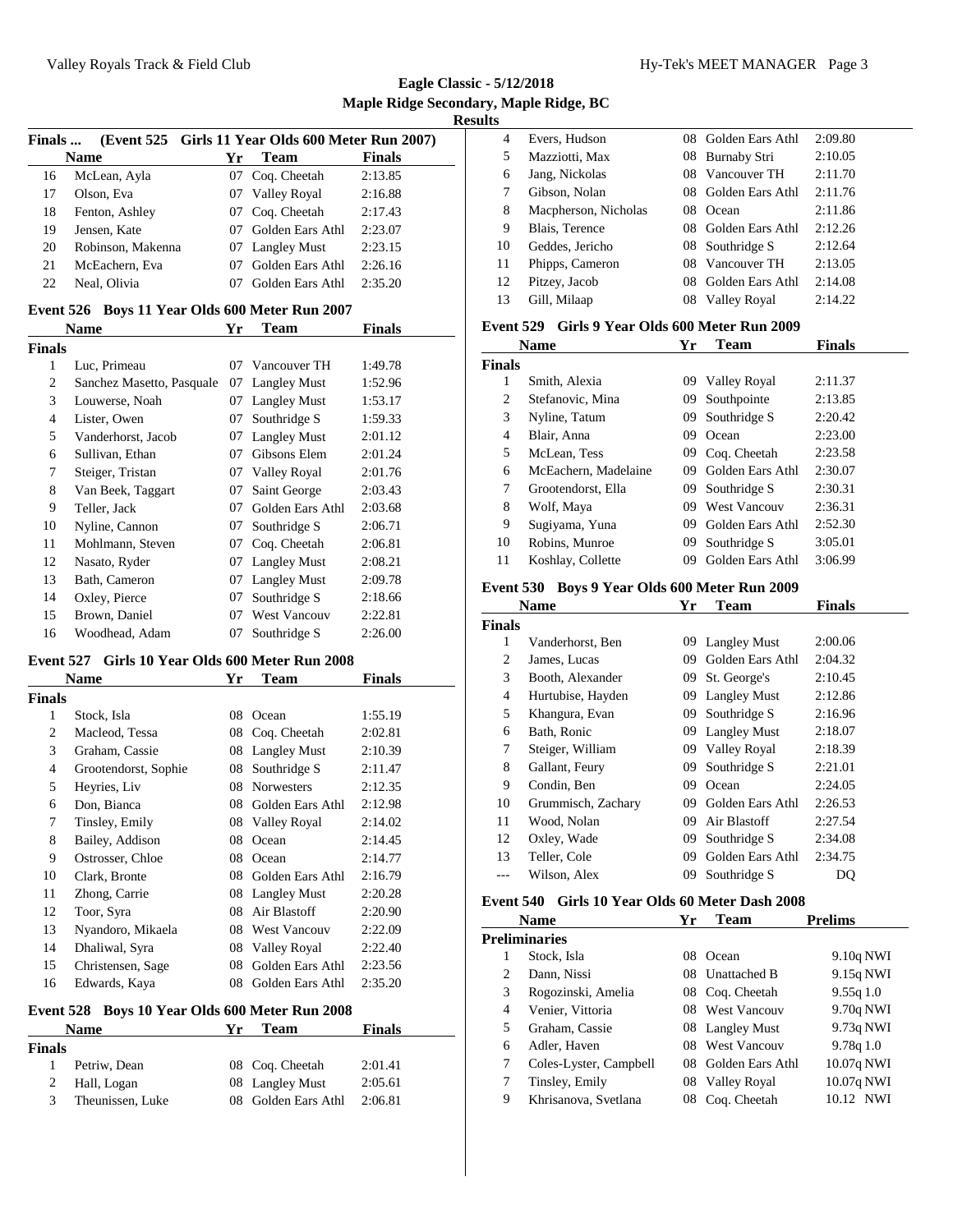**Eagle Classic - 5/12/2018 Maple Ridge Secondary, Maple Ridge, BC Results**

| <b>Preliminaries</b><br>(Event 540) |    |                     |                                                                                |                                                                                                                                                         |
|-------------------------------------|----|---------------------|--------------------------------------------------------------------------------|---------------------------------------------------------------------------------------------------------------------------------------------------------|
| <b>Name</b>                         | Yr | <b>Team</b>         | <b>Prelims</b>                                                                 |                                                                                                                                                         |
| Sandhu, Gurpartap                   |    |                     |                                                                                |                                                                                                                                                         |
| Heyries, Liv                        | 08 | <b>Norwesters</b>   |                                                                                |                                                                                                                                                         |
| Sangha, Shehneet                    |    |                     |                                                                                |                                                                                                                                                         |
| Grewal, Bhavneet                    |    |                     |                                                                                |                                                                                                                                                         |
| Bailey, Addison                     | 08 | Ocean               |                                                                                |                                                                                                                                                         |
| Dolecki, Aleksa                     |    | Southridge S        |                                                                                |                                                                                                                                                         |
| Kooner, Ekta                        | 08 | Universal AT        |                                                                                |                                                                                                                                                         |
| Toor, Syra                          |    |                     |                                                                                |                                                                                                                                                         |
| Nyandoro, Mikaela                   | 08 | <b>West Vancouv</b> |                                                                                |                                                                                                                                                         |
| Christensen, Sage                   | 08 | Golden Ears Athl    | 11.20                                                                          | 1.0                                                                                                                                                     |
| Aulakh, Japneet                     | 08 | Universal AT        | 11.30                                                                          | <b>NWI</b>                                                                                                                                              |
| Abraham, Ariana                     | 08 | Southridge S        | 11.83                                                                          | NWI                                                                                                                                                     |
|                                     |    |                     | 08 Valley Royal<br>08 Universal AT<br>08 Valley Royal<br>08<br>08 Air Blastoff | Girls 10 Year Olds 60 Meter Dash<br>10.16 1.0<br>10.27 NWI<br>10.42 NWI<br>10.49 1.0<br>10.49 NWI<br>$10.69$ 1.0<br>10.71 NWI<br>10.75 1.0<br>10.94 NWI |

#### **Event 540 Girls 10 Year Olds 60 Meter Dash 2008**

| <b>Name</b> |                    | Yr  | <b>Team</b>         | <b>Finals</b> |            |
|-------------|--------------------|-----|---------------------|---------------|------------|
| Finals      |                    |     |                     |               |            |
|             | Stock, Isla        | 08  | Ocean               | 9.16 NWI      |            |
| 2           | Dann, Nissi        | 08. | <b>Unattached B</b> | 9.17          | <b>NWI</b> |
| 3           | Rogozinski, Amelia |     | 08 Coq. Cheetah     | 9.47 NWI      |            |
| 4           | Venier, Vittoria   |     | 08 West Vancouv     | 9.55 NWI      |            |
| 5.          | Graham, Cassie     |     | 08 Langley Must     | 9.61 NWI      |            |
| 6           | Adler, Haven       | 08. | <b>West Vancouv</b> | 9.82 NWI      |            |
|             | Tinsley, Emily     |     | 08 Valley Royal     | 9.96 NWI      |            |

#### **Event 541 Boys 10 Year Olds 60 Meter Dash 2008**

|                                                   | <b>Name</b>          | Yr | Team                | <b>Prelims</b>      |  |
|---------------------------------------------------|----------------------|----|---------------------|---------------------|--|
|                                                   | Preliminaries        |    |                     |                     |  |
| 1                                                 | Carriere, Dawson     | 08 | Coq. Cheetah        | 8.94q NWI           |  |
| 2                                                 | Hewitt-Richards, Ben | 08 | Coq. Cheetah        | 9.44q NWI           |  |
| 3                                                 | Hall, Logan          | 08 | <b>Langley Must</b> | 9.62q NWI           |  |
| 4                                                 | Jang, Nickolas       | 08 | Vancouver TH        | 9.65q NWI           |  |
| 5                                                 | Birsan, Alexander    | 08 | Coq. Cheetah        | 9.67q NWI           |  |
| 6                                                 | Niven, Alexander     | 08 | Coq. Cheetah        | 9.73q NWI           |  |
| 7                                                 | Antscherl, Oscar     | 08 | Ocean               | 9.75q NWI           |  |
| 8                                                 | La Combe, Ryan       | 08 | Coq. Cheetah        | 9.79q NWI           |  |
| 9                                                 | Reamsbottom, Tristan | 08 | <b>Langley Must</b> | 10.02 NWI           |  |
| 10                                                | Macpherson, Nicholas | 08 | Ocean               | 10.03 NWI           |  |
| 11                                                | Petriw, Dean         | 08 | Coq. Cheetah        | 10.10<br><b>NWI</b> |  |
| 12                                                | Longley, Chase       | 08 | <b>Langley Must</b> | 10.21<br><b>NWI</b> |  |
| 13                                                | Sunner, Jagr         | 08 | Southridge S        | 10.22 NWI           |  |
| 14                                                | Geddes, Jericho      | 08 | Southridge S        | 10.24<br><b>NWI</b> |  |
| 15                                                | Suriya, Dilan        | 08 | <b>Langley Must</b> | <b>NWI</b><br>10.33 |  |
| 16                                                | Schmidt, Ben         | 08 | Southridge S        | 10.40<br><b>NWI</b> |  |
| 17                                                | Rai, Jeevan          | 08 | Southridge S        | 10.99<br><b>NWI</b> |  |
| 18                                                | Nagra, Manjot        | 08 | Universal AT        | 11.40<br><b>NWI</b> |  |
| 19                                                | Grewal, Jay          | 08 | Universal AT        | <b>NWI</b><br>12.60 |  |
| Boys 10 Year Olds 60 Meter Dash 2008<br>Event 541 |                      |    |                     |                     |  |

## **Name Yr Team Finals Finals** Carriere, Dawson 08 Coq. Cheetah 8.98 NWI Hall, Logan 08 Langley Must 9.15 NWI Hewitt-Richards, Ben 08 Coq. Cheetah 9.44 NWI Jang, Nickolas 08 Vancouver TH 9.60 NWI

| 5                                                | La Combe, Ryan                                 | 08 | Coq. Cheetah        | <b>NWI</b><br>9.93  |  |
|--------------------------------------------------|------------------------------------------------|----|---------------------|---------------------|--|
| 6                                                | Birsan, Alexander                              | 08 | Coq. Cheetah        | 9.95 NWI            |  |
| 7                                                | Niven, Alexander                               | 08 | Coq. Cheetah        | <b>NWI</b><br>10.08 |  |
| 8                                                | Antscherl, Oscar                               | 08 | Ocean               | 10.10<br><b>NWI</b> |  |
|                                                  | Event 542 Girls 9 Year Olds 60 Meter Dash 2009 |    |                     |                     |  |
|                                                  | <b>Name</b>                                    | Yr | Team                | <b>Prelims</b>      |  |
|                                                  | <b>Preliminaries</b>                           |    |                     |                     |  |
| 1                                                | Smith, Alexia                                  | 09 | Valley Royal        | 10.34q NWI          |  |
| $\overline{c}$                                   | Peng, Elizabeth                                | 09 | Coq. Cheetah        | 10.36q NWI          |  |
| 3                                                | Stefanovic, Mina                               | 09 | Southpointe         | 10.56q NWI          |  |
| $\overline{4}$                                   | Chiang, Amara                                  | 09 | Royal City T        | 10.96q NWI          |  |
| 5                                                | Raposo, Emily                                  | 09 | Golden Ears Athl    | 11.01q NWI          |  |
| 6                                                | Bernier, Renee                                 | 09 | Valley Royal        | 11.19q NWI          |  |
| 7                                                | Mann, Zara                                     | 09 | Air Blastoff        | 11.29q NWI          |  |
| 8                                                | McLean, Tess                                   | 09 | Coq. Cheetah        | 11.61q NWI          |  |
| 9                                                | Wolf, Maya                                     | 09 | <b>West Vancouv</b> | 11.96 NWI           |  |
| 10                                               | Devji, Aria                                    | 09 | Royal City T        | 12.19 NWI           |  |
| 11                                               | Sugiyama, Yuna                                 | 09 | Golden Ears Athl    | 12.35 NWI           |  |
| 12                                               | Koshlay, Collette                              | 09 | Golden Ears Athl    | <b>NWI</b><br>13.61 |  |
|                                                  | Event 542 Girls 9 Year Olds 60 Meter Dash 2009 |    |                     |                     |  |
|                                                  | <b>Name</b>                                    | Yr | Team                | <b>Finals</b>       |  |
| <b>Finals</b>                                    |                                                |    |                     |                     |  |
| 1                                                | Smith, Alexia                                  | 09 | Valley Royal        | <b>NWI</b><br>10.12 |  |
| $\overline{c}$                                   | Peng, Elizabeth                                | 09 | Coq. Cheetah        | 10.19<br><b>NWI</b> |  |
| 3                                                | Chiang, Amara                                  | 09 | Royal City T        | 10.76 NWI           |  |
| $\overline{4}$                                   | Raposo, Emily                                  | 09 | Golden Ears Athl    | <b>NWI</b><br>10.97 |  |
| 5                                                | Mann, Zara                                     | 09 | Air Blastoff        | 11.32 NWI           |  |
| 6                                                | McLean, Tess                                   | 09 | Coq. Cheetah        | 11.55<br><b>NWI</b> |  |
| Event 543<br>Boys 9 Year Olds 60 Meter Dash 2009 |                                                |    |                     |                     |  |

| <b>Name</b> |                    | Yr | Team                | <b>Prelims</b>      |
|-------------|--------------------|----|---------------------|---------------------|
|             | Preliminaries      |    |                     |                     |
| 1           | Booth, Alexander   | 09 | St. George's        | 9.62q NWI           |
| 2           | Vanderhorst, Ben   | 09 | <b>Langley Must</b> | 9.87q NWI           |
| 3           | Dean, Kaiden       | 09 | Coq. Cheetah        | 10.25q NWI          |
| 4           | Khangura, Evan     | 09 | Southridge S        | 10.41q NWI          |
| 5           | Truong, Bentley    | 09 | Coq. Cheetah        | 10.50q NWI          |
| 6           | Biela, Alexander   | 09 | <b>Langley Must</b> | 10.61q NWI          |
| 7           | Hurtubise, Hayden  | 09 | <b>Langley Must</b> | 10.75q NWI          |
| 8           | Sada, Oliver       | 09 | <b>Langley Must</b> | 10.77q NWI          |
| 9           | Virk, Dilraj       | 09 | Universal AT        | 10.96 NWI           |
| 10          | Gallant, Feury     | 09 | Southridge S        | 11.03<br>NWI        |
| 11          | Suleman, Mattias   | 09 | St. George's        | 11.32<br>NWI        |
| 12          | Booth, Jesse       | 09 | Valley Royal        | <b>NWI</b><br>11.33 |
| 13          | Grummisch, Zachary | 09 | Golden Ears Athl    | <b>NWI</b><br>11.37 |
| 14          | Steiger, William   | 09 | Valley Royal        | NWI<br>11.42        |
| 15          | Saran, Nikil       | 09 | Southridge S        | <b>NWI</b><br>11.46 |
| 16          | Wilson, Alex       | 09 | Southridge S        | 11.60<br><b>NWI</b> |
| 17          | Bath, Ronic        | 09 | <b>Langley Must</b> | <b>NWI</b><br>11.61 |
| 18          | Condin, Ben        | 09 | Ocean               | <b>NWI</b><br>11.81 |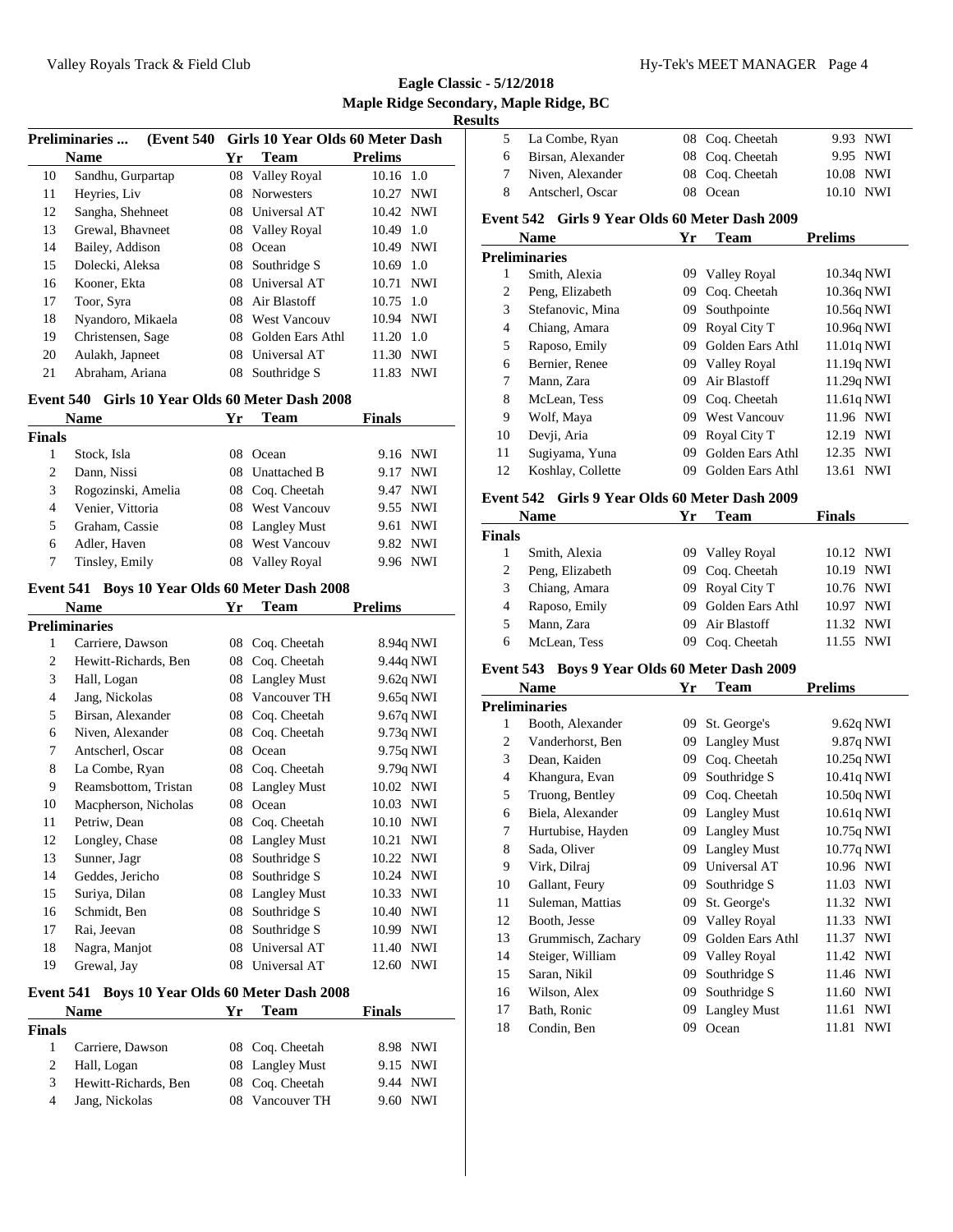| Event 543 Boys 9 Year Olds 60 Meter Dash 2009 |                                                  |     |                     |                |
|-----------------------------------------------|--------------------------------------------------|-----|---------------------|----------------|
|                                               | <b>Name</b>                                      | Yr  | <b>Team</b>         | <b>Finals</b>  |
| <b>Finals</b>                                 |                                                  |     |                     |                |
| 1                                             | Booth, Alexander                                 |     | 09 St. George's     | 9.34 NWI       |
| $\overline{c}$                                | Vanderhorst, Ben                                 |     | 09 Langley Must     | 9.59 NWI       |
| 3                                             | Khangura, Evan                                   | 09  | Southridge S        | 10.22 NWI      |
| $\overline{4}$                                | Dean, Kaiden                                     |     | 09 Coq. Cheetah     | 10.26 NWI      |
| 5                                             | Truong, Bentley                                  |     | 09 Coq. Cheetah     | 10.33 NWI      |
| 6                                             | Biela, Alexander                                 |     | 09 Langley Must     | 10.39 NWI      |
| 7                                             | Hurtubise, Hayden                                | 09  | <b>Langley Must</b> | 10.55 NWI      |
| 8                                             | Sada, Oliver                                     | 09  | <b>Langley Must</b> | 10.62 NWI      |
|                                               | Event 550 Girls 13 Year Olds 100 Meter Dash 2005 |     |                     |                |
|                                               | <b>Name</b>                                      | Yr  | <b>Team</b>         | <b>Prelims</b> |
|                                               | <b>Preliminaries</b>                             |     |                     |                |
| 1                                             | Kennedy-Hailu, Serena                            |     | 05 Coq. Cheetah     | 13.22q NWI     |
| 2                                             | Jackson, Ava                                     | 05  | <b>Burnaby Stri</b> | 13.36q NWI     |
| 3                                             | Kleinschmidt, Taylor                             |     | 05 Ocean            | 13.43q NWI     |
| 4                                             | Badu, Natalie                                    |     | 05 Coq. Cheetah     | 13.47q NWI     |
| 5                                             | Cyr, Lindsay                                     |     | 05 Ocean            | 13.48q NWI     |
| 6                                             | Reed, Jordyn                                     |     | 05 Southridge S     | 13.68q NWI     |
| 7                                             | Wade, Skyla                                      |     | 05 Coq. Cheetah     | 13.69q NWI     |
| 8                                             | Gordon, Madison                                  |     | 05 Langley Must     | 13.91q NWI     |
| 9                                             | Brar, Mehak Preet                                |     | 05 Universal AT     | 14.00 NWI      |
| 10                                            | Mazziotti, Marisa                                |     | 05 Burnaby Stri     | 14.10 NWI      |
| 11                                            | Roberts, Rachel                                  |     | 05 Burnaby Stri     | 14.28 NWI      |
| 12                                            | Parulski, Ashley                                 |     | 05 Gibsons Elem     | 14.52 NWI      |
| 13                                            | Yong, Annika                                     | 05  | Royal City T        | 14.53 NWI      |
| 14                                            | Jafree, Celina                                   | 0.5 | Ocean               | 14.70 NWI      |
| 15                                            | Hagyard, Danielle                                |     | 05 Langley Must     | 14.78 NWI      |
| 16                                            | Ngobi, Kalima                                    |     | 05 Coq. Cheetah     | 15.00 NWI      |
| 17                                            | Bates, Zoe                                       | 05  | Ready-Set-Go        | 15.06 NWI      |
| 18                                            | Nelson, Sophie                                   | 05  | Golden Ears Athl    | 15.37 NWI      |
| 19                                            | Johnston, Grace                                  | 05  | Golden Ears Athl    | 15.40 NWI      |
| 20                                            | Symanowski, Mingmei                              | 05  | Ready-Set-Go        | 15.57 NWI      |
| 21                                            | Antscherl, Sacha                                 | 05  | Ocean               | 15.76 NWI      |
| 22                                            | Blad, Emily                                      | 05  | Golden Ears Athl    | 15.79 NWI      |
| 23                                            | Masters, Ella                                    | 05  | Golden Ears Athl    | 15.91 NWI      |
| 24                                            | Stammer, Mariko                                  | 05  | Golden Ears Athl    | 15.94 NWI      |
| 25                                            | Jawanda, Karmen                                  | 05  | Universal AT        | 16.05 NWI      |
| 26                                            | Masters, Emma                                    | 05  | Golden Ears Athl    | 16.15 NWI      |
| 27                                            | Awondzeko, Vougue                                | 05  | Golden Ears Athl    | 16.39 NWI      |
| 28                                            | Grewal, Nimi                                     | 05  | Universal AT        | 17.42 NWI      |

## **Event 550 Girls 13 Year Olds 100 Meter Dash 2005**

|        | <b>Name</b>           | Yг | Team            | <b>Finals</b> |  |
|--------|-----------------------|----|-----------------|---------------|--|
| Finals |                       |    |                 |               |  |
|        | Kennedy-Hailu, Serena |    | 05 Coq. Cheetah | 13.19 NWI     |  |
| 2      | Kleinschmidt, Taylor  |    | 05 Ocean        | 13.20 NWI     |  |
| 3      | Cyr, Lindsay          |    | 0.5 Ocean       | 13.45 NWI     |  |
| 4      | Badu, Natalie         |    | 05 Coq. Cheetah | 13.48 NWI     |  |
| 5      | Reed, Jordyn          |    | 05 Southridge S | 13.53 NWI     |  |
| 6      | Jackson, Ava          |    | 05 Burnaby Stri | 13.76 NWI     |  |
|        | Wade, Skyla           |    | 05 Coq. Cheetah | 13.95 NWI     |  |

| Event 551 Boys 13 Year Olds 100 Meter Dash 2005 |                    |    |                     |                |  |
|-------------------------------------------------|--------------------|----|---------------------|----------------|--|
|                                                 | <b>Name</b>        | Yr | Team                | <b>Prelims</b> |  |
|                                                 | Preliminaries      |    |                     |                |  |
| 1                                               | Wong, Jayden       | 05 | Coq. Cheetah        | 13.12q NWI     |  |
| 2                                               | Jones, Owen        | 05 | <b>Langley Must</b> | 13.22q NWI     |  |
| 3                                               | Lee, Caiden        | 05 | Ocean               | 13.27q NWI     |  |
| 4                                               | Sandhu, Gurpartap  | 05 | Air Blastoff        | 13.35q NWI     |  |
| 5                                               | Brar, Armaan       | 05 | Unattached B        | 13.41q NWI     |  |
| 6                                               | Marshall, Jack     | 05 | <b>Norwesters</b>   | 13.71q NWI     |  |
| 7                                               | Weir, Samuel       | 05 | Ocean               | 13.83q NWI     |  |
| 8                                               | Young, Lucas       | 05 | Southridge S        | 13.96q NWI     |  |
| 9                                               | Watt, Murray       | 05 | Golden Ears Athl    | 14.52 NWI      |  |
| 10                                              | Lau, Trenton       | 05 | Southpointe         | 14.99 NWI      |  |
| 11                                              | Gwozdz, Henry      | 05 | Ready-Set-Go        | 15.04 NWI      |  |
| 12                                              | Stevenson, Quintin | 05 | Golden Ears Athl    | 15.25 NWI      |  |
| 13                                              | Truong, Bailey     | 05 | Coq. Cheetah        | 15.78 NWI      |  |

#### **Event 551 Boys 13 Year Olds 100 Meter Dash 2005**

|               | <b>Name</b>       | Yг | <b>Team</b>     | <b>Finals</b> |
|---------------|-------------------|----|-----------------|---------------|
| <b>Finals</b> |                   |    |                 |               |
|               | Wong, Jayden      |    | 05 Coq. Cheetah | 13.02 NWI     |
|               | Lee, Caiden       |    | 05 Ocean        | 13.05 NWI     |
| 3             | Jones, Owen       |    | 05 Langley Must | 13.24 NWI     |
| 4             | Sandhu, Gurpartap |    | 05 Air Blastoff | 13.57 NWI     |
| 5             | Young, Lucas      |    | 05 Southridge S | 13.92 NWI     |

## **Event 552 Girls 12 Year Olds 100 Meter Dash 2006**

|    | <b>Name</b>          | Yr | Team                | <b>Prelims</b>      |
|----|----------------------|----|---------------------|---------------------|
|    | Preliminaries        |    |                     |                     |
| 1  | Perrault, Jaime      | 06 | <b>Unattached B</b> | 13.54q NWI          |
| 2  | Nagra, Jasleen       | 06 | Universal AT        | 13.95q NWI          |
| 3  | Brunoro, Maiya       | 06 | <b>Langley Must</b> | 14.27q NWI          |
| 4  | Chiang, Indira       | 06 | Royal City T        | 14.36q NWI          |
| 5  | Stefanovic, Anka     | 06 | Southpointe         | 14.48q NWI          |
| 6  | Beuthin, Michela     | 06 | Coq. Cheetah        | 14.57q NWI          |
| 7  | Rogozinski, Victoria | 06 | Cog. Cheetah        | 14.65q NWI          |
| 8  | Molnar, Nikolett     | 06 | Golden Ears Athl    | 14.72q NWI          |
| 9  | Wilkes, Danika       | 06 | Golden Ears Athl    | 14.74 NWI           |
| 10 | Heather, Orla        | 06 | <b>West Vancouv</b> | 14.81<br><b>NWI</b> |
| 11 | Basi, Kavita         | 06 | Southridge S        | <b>NWI</b><br>14.86 |
| 12 | McCarron, Madison    | 06 | Golden Ears Athl    | 14.91<br><b>NWI</b> |
| 13 | Herrell, Amelia      | 06 | Cog. Cheetah        | 14.97<br><b>NWI</b> |
| 14 | Sidhu, Amrita        | 06 | Ocean               | <b>NWI</b><br>14.98 |
| 15 | Rozman, Renzey       | 06 | Kajaks Track        | <b>NWI</b><br>14.99 |
| 16 | Greene, Sierra       | 06 | Valley Royal        | <b>NWI</b><br>15.04 |
| 17 | Olund, Myah          | 06 | Vancouver TH        | <b>NWI</b><br>15.15 |
| 18 | Kleinfeld, Tia       | 06 | Ocean               | <b>NWI</b><br>15.66 |
| 19 | Migneault, Soliel    | 06 | Golden Ears Athl    | 15.69<br><b>NWI</b> |
| 20 | Opiyo, Denise        | 06 | Ocean               | 16.16 NWI           |
| 21 | Coombes, Madison     | 06 | <b>Langley Must</b> | <b>NWI</b><br>16.38 |
| 22 | Questroo, Kaitlyn    | 06 | Coq. Cheetah        | 16.38<br>NWI        |
| 23 | Pankiw, Raine        | 06 | Valley Royal        | <b>NWI</b><br>16.41 |
| 24 | Khangura, Sevina     | 06 | Southridge S        | <b>NWI</b><br>16.47 |
| 25 | Binng, Sareena       | 06 | Universal AT        | 16.91<br><b>NWI</b> |
| 26 | Brekkass, Shayla     | 06 | Golden Ears Athl    | <b>NWI</b><br>17.03 |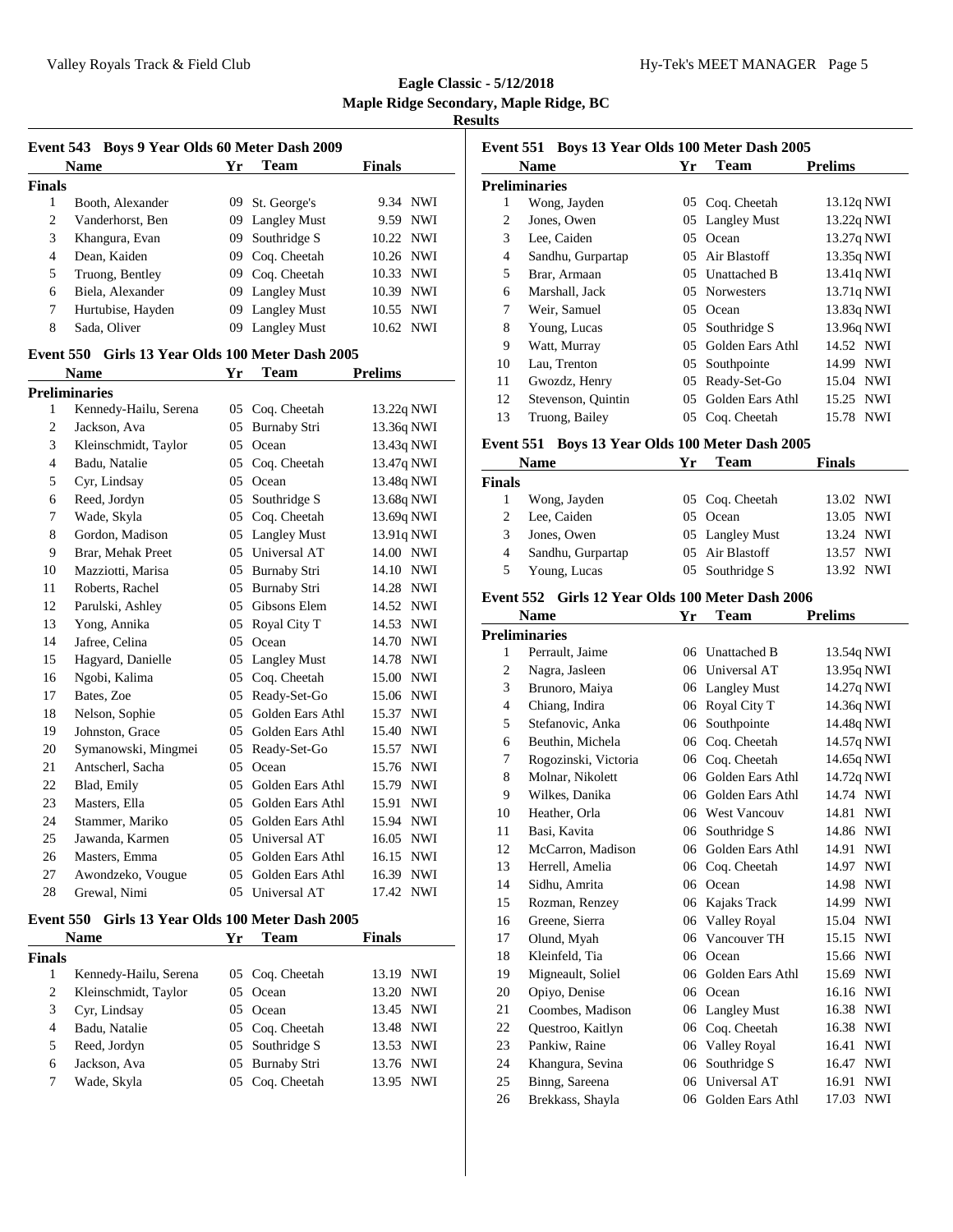**Eagle Classic - 5/12/2018 Maple Ridge Secondary, Maple Ridge, BC Results**

|                | Event 552 Girls 12 Year Olds 100 Meter Dash 2006 |    |                     |                     |
|----------------|--------------------------------------------------|----|---------------------|---------------------|
|                | <b>Name</b>                                      | Yr | <b>Team</b>         | <b>Finals</b>       |
| <b>Finals</b>  |                                                  |    |                     |                     |
| 1              | Perrault, Jaime                                  |    | 06 Unattached B     | 13.49 NWI           |
| $\overline{2}$ | Brunoro, Maiya                                   |    | 06 Langley Must     | 14.23 NWI           |
| 3              | Chiang, Indira                                   |    | 06 Royal City T     | 14.49 NWI           |
| 4              | Beuthin, Michela                                 |    | 06 Coq. Cheetah     | 14.50 NWI           |
| 5              | Molnar, Nikolett                                 |    | 06 Golden Ears Athl | 14.64 NWI           |
| 6              | Rogozinski, Victoria                             |    | 06 Coq. Cheetah     | 14.78 NWI           |
|                | Event 553 Boys 12 Year Olds 100 Meter Dash 2006  |    |                     |                     |
|                | <b>Name</b>                                      | Yr | <b>Team</b>         | <b>Prelims</b>      |
|                | <b>Preliminaries</b>                             |    |                     |                     |
| $\mathbf{1}$   | Wright, Benjamin                                 |    | 06 Valley Royal     | 13.28q NWI          |
| $\overline{c}$ | Molina, Mark                                     |    | 06 Valley Royal     | 13.55q NWI          |
| 3              | Nicol, Connor                                    |    | 06 Ocean            | 13.80q NWI          |
| $\overline{4}$ | Russell, Joel                                    |    | 06 Langley Must     | 13.92q NWI          |
| 5              | Talbot, Benjamin                                 |    | 06 Unattached B     | 14.00q NWI          |
| 6              | De La Pena, Gilberto                             |    | 06 Ocean            | 14.29q NWI          |
| 7              | Carriere, Brady                                  |    | 06 Coq. Cheetah     | 14.39q NWI          |
| 8              | O'Brien, Brendan                                 |    | 06 Ocean            | 14.62q NWI          |
| 9              | Evans, Aidan                                     |    | 06 Golden Ears Athl | 14.64 NWI           |
| 10             | Daughters, Tegan                                 |    | 06 Ready-Set-Go     | 14.65 NWI           |
| 11             | Ising, Robert                                    |    | 06 Ocean            | 15.06 NWI           |
| 12             | Blais, Davyn                                     |    | 06 Golden Ears Athl | 15.07 NWI           |
| 13             | Soltesz, Kalib                                   |    | 06 Golden Ears Athl | 15.26 NWI           |
| 14             | Sumbo, Cael                                      |    | 06 Golden Ears Athl | 15.55 NWI           |
| 15             | Hay, Fergus                                      |    | 06 Vancouver TH     | 16.31<br><b>NWI</b> |
| 16             | Grewal, Kaesar                                   |    | 06 Saint George     | 16.87 NWI           |
| 17             | De La Pena, Patricio                             |    | 06 Ocean            | 16.91<br><b>NWI</b> |
| 18             | Martinez, Juan                                   | 06 | Mustangs            | 17.81<br><b>NWI</b> |
| 19             | Robertson, Stuart                                | 06 | <b>Langley Must</b> | <b>NWI</b><br>18.07 |
| Event 553      | Boys 12 Year Olds 100 Meter Dash 2006            |    |                     |                     |
|                | <b>Name</b>                                      | Yr | Team                | Finals              |
| <b>Finals</b>  |                                                  |    |                     |                     |
| $\mathbf{1}$   | Wright, Benjamin                                 |    | 06 Valley Royal     | 13.07<br>NWI        |
| $\overline{c}$ | Molina, Mark                                     |    | 06 Valley Royal     | 13.35<br><b>NWI</b> |
| 3              | Talbot, Benjamin                                 |    | 06 Unattached B     | 13.80 NWI           |
| $\overline{4}$ | Nicol, Connor                                    |    | 06 Ocean            | 13.83 NWI           |
| 5              | Russell, Joel                                    |    | 06 Langley Must     | 13.96 NWI           |
| 6              | Carriere, Brady                                  |    | 06 Coq. Cheetah     | 14.44 NWI           |
| 7              | De La Pena, Gilberto                             | 06 | Ocean               | 14.56 NWI           |
| 8              | O'Brien, Brendan                                 |    | 06 Ocean            | 14.74 NWI           |
|                | Event 554 Girls 11 Year Olds 100 Meter Dash 2007 |    |                     |                     |

|   | <b>Name</b>         | Yr | Team            | <b>Prelims</b> |  |  |  |
|---|---------------------|----|-----------------|----------------|--|--|--|
|   | Preliminaries       |    |                 |                |  |  |  |
|   | Silva, Nicole       |    | 07 Langley Must | 13.98q NWI     |  |  |  |
| 2 | Cardey, Ava         | 07 | Vancouver OL    | 14.06q NWI     |  |  |  |
| 3 | Eichhorst, Ava      |    | 07 Southridge S | 14.45q NWI     |  |  |  |
| 4 | Yong, Ellie         |    | 07 Royal City T | 14.66q NWI     |  |  |  |
| 5 | Klaus, Chanine      | 07 | Chilliwack T    | 14.68q NWI     |  |  |  |
| 6 | Chamberland, Akasha | 07 | Vancouver TH    | 14.76q NWI     |  |  |  |
|   | Self, Makenna       |    | Coq. Cheetah    | 14.85q NWI     |  |  |  |

| 8  | Antscherl, Eve     | 07 | Ocean               | 14.85q NWI |            |
|----|--------------------|----|---------------------|------------|------------|
| 9  | Mann, Saavyn       | 07 | Air Blastoff        | 14.99 NWI  |            |
| 10 | Schoenroth, Alexis | 07 | <b>Langley Must</b> | 15.09      | <b>NWI</b> |
| 11 | Greene, Teeaurah   | 07 | Air Blastoff        | 15.29      | <b>NWI</b> |
| 12 | Meier, Helena      | 07 | <b>Langley Must</b> | 15.31      | <b>NWI</b> |
| 13 | Stark, Sophia      | 07 | Golden Ears Athl    | 15.35      | <b>NWI</b> |
| 14 | Toor, Priya        | 07 | Air Blastoff        | 15.39      | <b>NWI</b> |
| 15 | Turner, Madeleine  | 07 | Ocean               | 15.43      | <b>NWI</b> |
| 16 | Varma-Vitug, Sofia | 07 | Kajaks T&F          | 15.47      | <b>NWI</b> |
| 17 | Young, Jordyn      | 07 | Coq. Cheetah        | 15.48      | <b>NWI</b> |
| 18 | Talbot, Corinna    | 07 | <b>Unattached B</b> | 15.62      | <b>NWI</b> |
| 19 | Martin, Kayla      | 07 | Ocean               | 15.71      | <b>NWI</b> |
| 20 | Ngobi, Safia       | 07 | Coq. Cheetah        | 15.96      | <b>NWI</b> |
| 21 | Wojcik, Maya       | 07 | Golden Ears Athl    | 15.98      | <b>NWI</b> |
| 22 | McLean, Ayla       | 07 | Coq. Cheetah        | 15.99      | <b>NWI</b> |
| 23 | Young, Ainsley     | 07 | Southridge S        | 16.13      | <b>NWI</b> |
| 24 | McKay, Meagan      | 07 | Ocean               | 16.14      | <b>NWI</b> |
| 25 | Sandhu, Maya       | 07 | <b>Langley Must</b> | 16.18      | <b>NWI</b> |
| 26 | Awondzeko, Zwena   | 07 | Golden Ears Athl    | 16.20      | <b>NWI</b> |
| 27 | Lau, Merina        | 07 | Southpointe         | 16.41      | <b>NWI</b> |
| 28 | Self, Delaney      | 07 | Cog. Cheetah        | 16.41      | <b>NWI</b> |
| 29 | Lorenz, Hannah     | 07 | Golden Ears Athl    | 16.42      | <b>NWI</b> |
| 30 | Bot, Daniella      | 07 | <b>Langley Must</b> | 16.48      | <b>NWI</b> |
| 31 | McKay, Kailey      | 07 | Ocean               | 16.78      | <b>NWI</b> |
| 32 | Olund, Hannah      | 07 | Vancouver TH        | 16.94      | <b>NWI</b> |
| 33 | Mander, Gurleen    | 07 | Universal AT        | 16.96      | <b>NWI</b> |
| 34 | Eden, Haley        | 07 | Coq. Cheetah        | 17.20      | <b>NWI</b> |
| 35 | Bhullar, Arshdeep  | 07 | Universal AT        | 17.55      | <b>NWI</b> |
| 36 | Robinson, Makenna  | 07 | <b>Langley Must</b> | 17.59      | <b>NWI</b> |
| 37 | McKenna, Kaitlyn   | 07 | <b>Langley Must</b> | 17.67      | <b>NWI</b> |
| 38 | Donnelly, Teagan   | 07 | Coq. Cheetah        | 18.84      | <b>NWI</b> |
| 39 | Bergen, Molly      | 07 | Golden Ears Athl    | 18.99      | <b>NWI</b> |
| 40 | Neal, Olivia       | 07 | Golden Ears Athl    | 19.76      | <b>NWI</b> |
|    |                    |    |                     |            |            |

## **Event 554 Girls 11 Year Olds 100 Meter Dash 2007**

|                | <b>Name</b>         | Ұr | Team            | <b>Finals</b>       |
|----------------|---------------------|----|-----------------|---------------------|
| <b>Finals</b>  |                     |    |                 |                     |
|                | Silva, Nicole       |    | 07 Langley Must | NWI<br>14.01        |
| 2              | Yong, Ellie         |    | 07 Royal City T | 14.64 NWI           |
| 3              | Eichhorst, Ava      |    | 07 Southridge S | 14.72 NWI           |
| $\overline{4}$ | Self, Makenna       |    | 07 Coq. Cheetah | 14.73 NWI           |
| 5              | Chamberland, Akasha |    | Vancouver TH    | <b>NWI</b><br>14.81 |
| 6              | Klaus, Chanine      |    | Chilliwack T    | NWI<br>14.89        |

# **Event 555 Boys 11 Year Olds 100 Meter Dash 2007**

|   | <b>Name</b>               | Yr | Team                | <b>Prelims</b>      |
|---|---------------------------|----|---------------------|---------------------|
|   | <b>Preliminaries</b>      |    |                     |                     |
| 1 | Bhattacharya, Arnav       | 07 | <b>Hampton Park</b> | 13.81q NWI          |
| 2 | Carlson, Maclean          | 07 | Vancouver TH        | 14.44q NWI          |
| 3 | Sanchez Masetto, Pasquale |    | 07 Langley Must     | 14.44q NWI          |
| 4 | Vanderhorst, Jacob        | 07 | <b>Langley Must</b> | 14.51q NWI          |
| 5 | Wade, Tristan             | 07 | Coq. Cheetah        | 14.65q NWI          |
| 6 | Sada, Bernardo            | 07 | Langley Must        | 14.71q NWI          |
| 7 | Wight, Luke               | 07 | Valley Royal        | 14.80q NWI          |
| 8 | Louwerse, Noah            | 07 | <b>Langley Must</b> | 14.88q NWI          |
| 9 | Lawson, Andrew            | 07 | Southridge S        | <b>NWI</b><br>15.39 |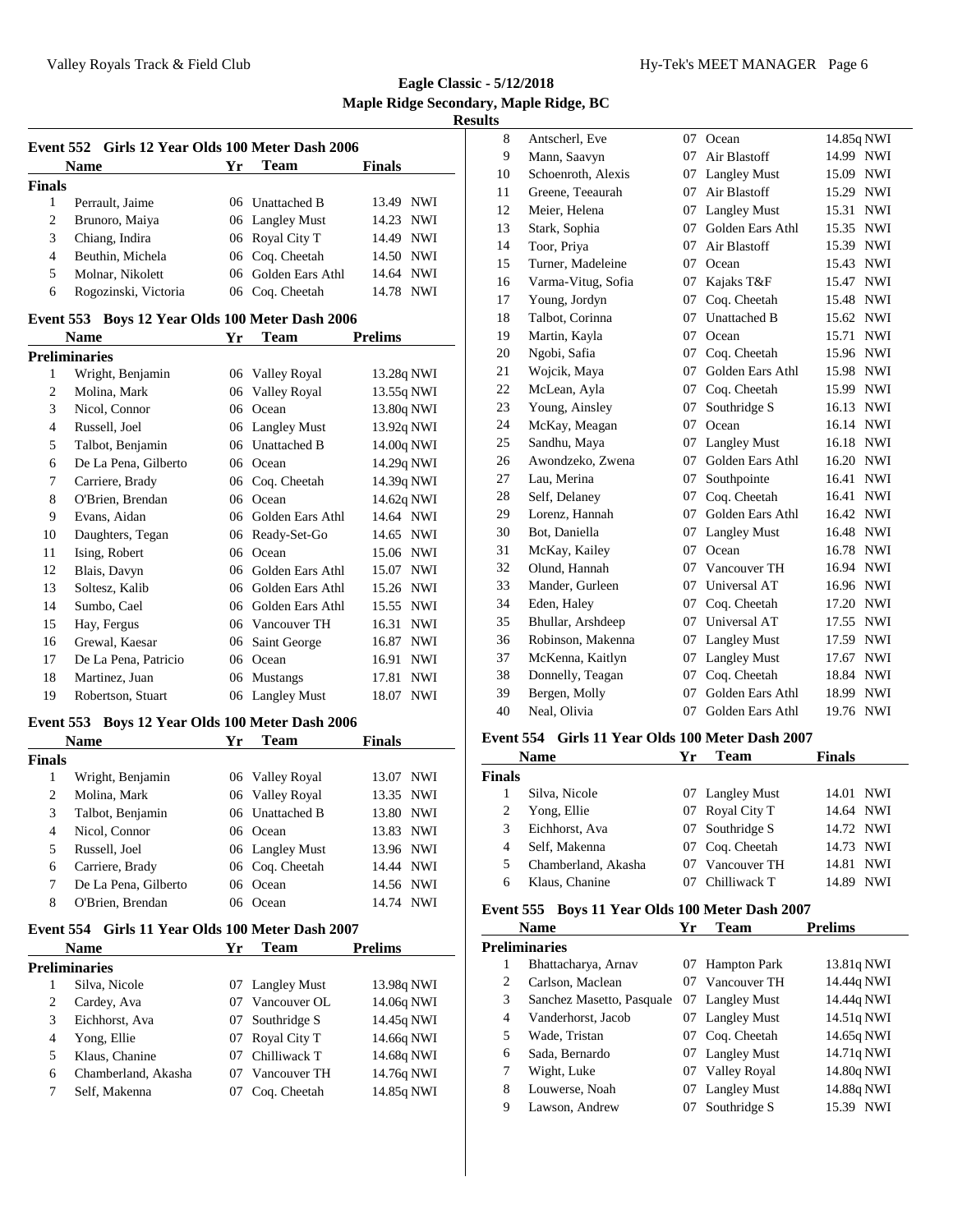| <b>Preliminaries</b><br>(Event 555) |                      | <b>Boys 11 Year Olds 100 Meter Dash</b> |                     |                     |  |
|-------------------------------------|----------------------|-----------------------------------------|---------------------|---------------------|--|
|                                     | <b>Name</b>          | Yr                                      | <b>Team</b>         | <b>Prelims</b>      |  |
| 10                                  | Nyline, Cannon       | 07                                      | Southridge S        | 15.42 NWI           |  |
| 11                                  | Klos, Connor         | 07                                      | Golden Ears Athl    | 15.68 NWI           |  |
| 12                                  | Truong, Brayden      | 07                                      | Coq. Cheetah        | 15.82 NWI           |  |
| 13                                  | Froese, Brayden      | 07                                      | Cog. Cheetah        | 15.86 NWI           |  |
| 14                                  | Brown, Daniel        | 07                                      | <b>West Vancouv</b> | <b>NWI</b><br>15.87 |  |
| 15                                  | Steiger, Tristan     | 07                                      | Valley Royal        | <b>NWI</b><br>15.88 |  |
| 16                                  | Yeterian, Roman      | 07                                      | Vancouver TH        | <b>NWI</b><br>15.89 |  |
| 17                                  | Siddiqui, Ziyad Arif | 07                                      | Coq. Cheetah        | <b>NWI</b><br>15.91 |  |
| 18                                  | Nasato, Ryder        | 07                                      | <b>Langley Must</b> | 15.93<br><b>NWI</b> |  |
| 19                                  | Carman, Dawson       | 07                                      | Valley Royal        | <b>NWI</b><br>15.97 |  |
| 20                                  | Soma, Nayan          | 07                                      | Vancouver OL        | 16.23 NWI           |  |
| 21                                  | Bath, Cameron        | 07                                      | <b>Langley Must</b> | 16.58 NWI           |  |
| 22                                  | Oxley, Pierce        | 07                                      | Southridge S        | <b>NWI</b><br>17.54 |  |
| 23                                  | Zhang, Simon         | 07                                      | <b>Langley Must</b> | 18.05<br>NWI        |  |
| 24                                  | Kleinschmidt, Tanner | 07                                      | Ocean               | NWI<br>19.47        |  |

## **Event 555 Boys 11 Year Olds 100 Meter Dash 2007**

|        | Name                      | Yr | <b>Team</b>         | <b>Finals</b> |            |  |
|--------|---------------------------|----|---------------------|---------------|------------|--|
| Finals |                           |    |                     |               |            |  |
| 1      | Bhattacharya, Arnav       | 07 | <b>Hampton Park</b> | 13.84 NWI     |            |  |
| 2      | Sanchez Masetto, Pasquale |    | 07 Langley Must     | 14.43 NWI     |            |  |
| 3      | Carlson, Maclean          | 07 | Vancouver TH        | 14.78 NWI     |            |  |
| 4      | Sada, Bernardo            |    | 07 Langley Must     | 14.78 NWI     |            |  |
| 5      | Vanderhorst, Jacob        |    | 07 Langley Must     | 14.79         | NWI        |  |
| 6      | Wade, Tristan             | 07 | Coq. Cheetah        | 14.86 NWI     |            |  |
| 7      | Wight, Luke               | 07 | Valley Royal        | 15.00         | <b>NWI</b> |  |
| 8      | Louwerse, Noah            | 07 | <b>Langley Must</b> | 15.06 NWI     |            |  |

#### **Event 559 Women 13-99 1 Mile Run Open**

|                  | <b>Name</b>                       | Yг  | <b>Team</b>      | <b>Finals</b> |  |
|------------------|-----------------------------------|-----|------------------|---------------|--|
| <b>Finals</b>    |                                   |     |                  |               |  |
| 1                | Clement, Melanie                  |     | 76 Unattached B  | 5:36.66       |  |
| <b>Event 560</b> | <b>Boys 12-99 1 Mile Run Open</b> |     |                  |               |  |
|                  | <b>Name</b>                       | Yг  | <b>Team</b>      | <b>Finals</b> |  |
| Finals           |                                   |     |                  |               |  |
| 1                | Gaucher, Nathan                   | 99  | Cog. Cheetah     | 4:35.86       |  |
| 2                | Brown, Jeremy                     |     | 76 Unattached B  | 4:54.27       |  |
| 3                | Pinckard, Mark                    | 60. | Ocean            | 4:58.82       |  |
| 4                | Meadows, Devon                    |     | 04 Coq. Cheetah  | 5:10.95       |  |
| 5                | Holmes, Dan                       | 71  | Unattached B     | 5:16.52       |  |
| 6                | McNeil, Nathan                    |     | Golden Ears Athl | 6:24.99       |  |

## **Event 564 Girls 12 Year Olds 1200 Meter Run 2006**

| <b>Name</b>   |                       | Yг | Team                | <b>Finals</b> |  |
|---------------|-----------------------|----|---------------------|---------------|--|
| <b>Finals</b> |                       |    |                     |               |  |
|               | Dabbs, Libby          |    | 06 Vancouver TH     | 4:16.03       |  |
| 2             | Phillips, Tessa       |    | 06 Vancouver TH     | 4:21.53       |  |
| 3             | Migneault, Soliel     |    | 06 Golden Ears Athl | 4:27.33       |  |
| 4             | Pankiw, Raine         |    | 06 Valley Royal     | 4:43.43       |  |
| 5             | Virginillo, Shantelle |    | 06 Golden Ears Athl | 4:49.12       |  |
| 6             | Woelders, Sarah       |    | 06 Langley Must     | 5:16.60       |  |

| Event 565 Boys 12 Year Olds 1200 Meter Run 2006 |                      |     |                     |               |  |  |  |
|-------------------------------------------------|----------------------|-----|---------------------|---------------|--|--|--|
|                                                 | <b>Name</b>          | Yr  | Team                | <b>Finals</b> |  |  |  |
| Finals                                          |                      |     |                     |               |  |  |  |
| 1                                               | Holmes, Maxwell      |     | 06 Royal City T     | 3:54.48       |  |  |  |
| 2                                               | Hodgson, James       |     | 06 Ocean            | 3:54.79       |  |  |  |
| 3                                               | O'Brien, Brendan     | 06. | Ocean               | 3:57.17       |  |  |  |
| 4                                               | Evans, Aidan         |     | 06 Golden Ears Athl | 4:10.96       |  |  |  |
| 5                                               | Pitzey, Sam          |     | 06 Golden Ears Athl | 4:23.85       |  |  |  |
| 6                                               | Van Raamsdonk. Mason |     | 06 Vancouver TH     | 4:24.59       |  |  |  |
| 7                                               | Heinrichs, James     |     | 06 Coq. Cheetah     | 4:35.00       |  |  |  |
| 8                                               | Brunke, Kaeden       | 06  | Ocean               | 4:35.03       |  |  |  |
| 9                                               | Manning, Riley       |     | 06 Coq. Cheetah     | 5:38.89       |  |  |  |
|                                                 |                      |     |                     |               |  |  |  |

## **Event 570 Girls 11 Year Olds 1000 Meter Run 2007**

| Name   |                   | Yr      | Team                | <b>Finals</b> |
|--------|-------------------|---------|---------------------|---------------|
| Finals |                   |         |                     |               |
|        | Barton, Gabriella | $^{07}$ | Vancouver TH        | 3:25.72       |
| 2      | Haller, Ezra      | 07      | Golden Ears Athl    | 3:31.81       |
| 3      | Meier, Helena     | 07      | <b>Langley Must</b> | 3:39.35       |
| 4      | Awondzeko, Zwena  | 07      | Golden Ears Athl    | 3:44.33       |
| 5      | Lau, Merina       | 07      | Southpointe         | 3:47.66       |
| 6      | Haintz, Delilah   | 07      | Golden Ears Athl    | 3:56.84       |
| 7      | Eden, Haley       | 07      | Coq. Cheetah        | 4:00.01       |
| 8      | Olson, Eva        |         | Valley Royal        | 4:05.28       |

#### **Event 571 Boys 11 Year Olds 1000 Meter Run 2007**

|               | <b>Name</b>       | Yг | Team            | <b>Finals</b> |  |
|---------------|-------------------|----|-----------------|---------------|--|
| <b>Finals</b> |                   |    |                 |               |  |
|               | Wade, Tristan     |    | 07 Coq. Cheetah | 3:17.45       |  |
| 2             | Sada, Bernardo    |    | 07 Langley Must | 3:20.95       |  |
| 3             | Wight, Luke       |    | 07 Valley Royal | 3:39.87       |  |
| 4             | Van Beek, Taggart |    | 07 Saint George | 3:42.34       |  |

# **Event 572 Girls 10 Year Olds 1000 Meter Run 2008**

| <b>Name</b>   |                      | Yг | Team             | <b>Finals</b> |  |
|---------------|----------------------|----|------------------|---------------|--|
| <b>Finals</b> |                      |    |                  |               |  |
|               | Forsyth, Ava         |    | 08 Royal City T  | 3:48.30       |  |
| 2             | Ostrosser, Chloe     | 08 | Ocean            | 4:03.75       |  |
| 3             | Grootendorst, Sophie |    | 08 Southridge S  | 4:05.11       |  |
| 4             | Don, Bianca          | 08 | Golden Ears Athl | 4:05.89       |  |
| 5             | Clark, Bronte        | 08 | Golden Ears Athl | 4:08.31       |  |
| 6             | Christensen, Sage    | 08 | Golden Ears Athl | 4:13.11       |  |

## **Event 573 Boys 10 Year Olds 1000 Meter Run 2008**

| <b>Name</b>   |                      | Yr  | Team                | <b>Finals</b> |
|---------------|----------------------|-----|---------------------|---------------|
| <b>Finals</b> |                      |     |                     |               |
| 1             | Clarke, Elijah       | 08. | Vancouver TH        | 3:25.35       |
| 2             | Niven, Alexander     |     | 08 Coq. Cheetah     | 3:40.55       |
| 3             | Petriw, Dean         |     | 08 Coq. Cheetah     | 3:40.99       |
| 4             | Theunissen, Luke     | 08  | Golden Ears Athl    | 3:49.28       |
| 5             | Evers, Hudson        | 08. | Golden Ears Athl    | 3:58.50       |
| 6             | Gill, Milaap         | 08  | <b>Valley Royal</b> | 4:08.50       |
| 7             | Geddes, Jericho      | 08  | Southridge S        | 4:10.32       |
| 8             | Macpherson, Nicholas | 08  | Ocean               | 4:20.04       |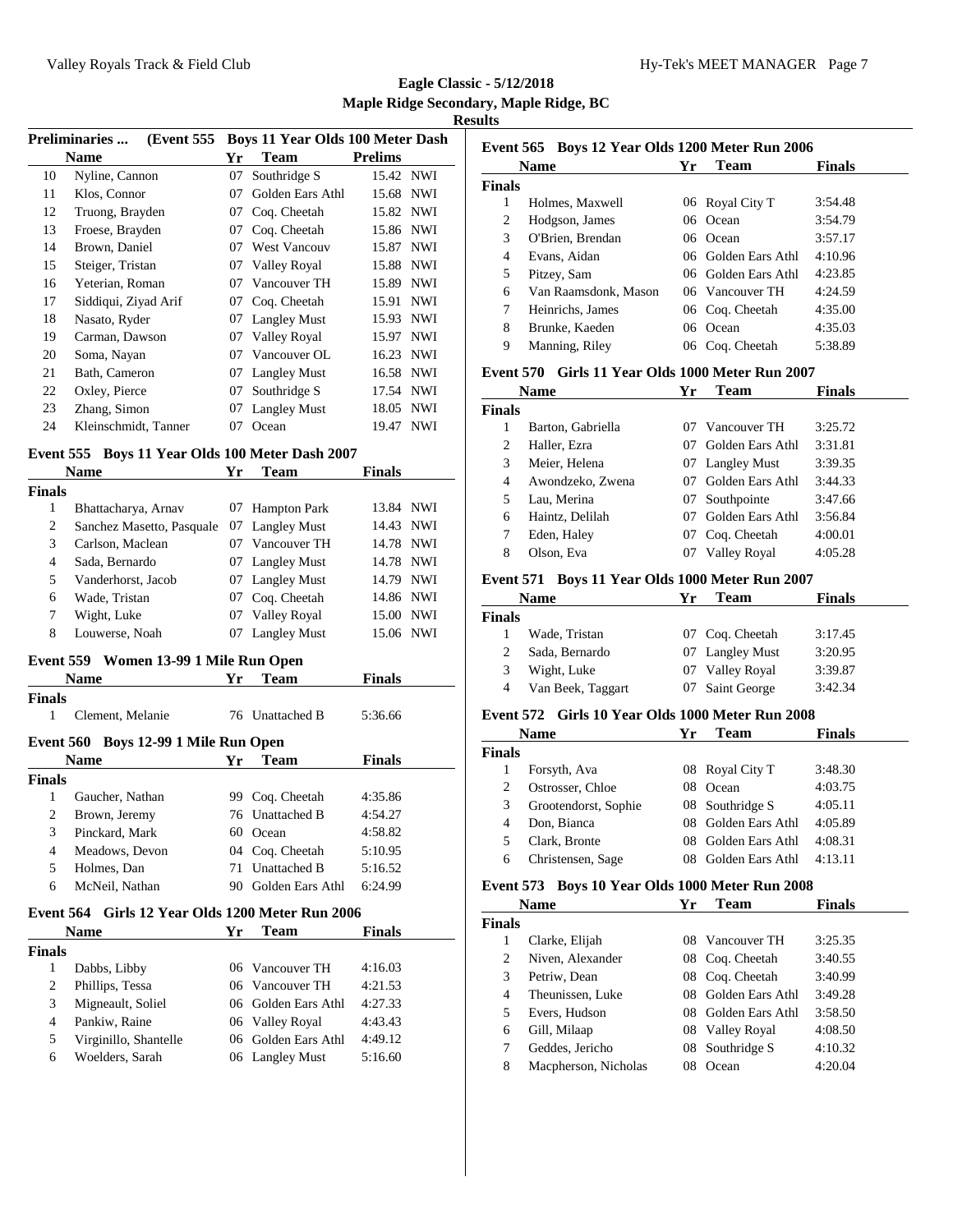**Eagle Classic - 5/12/2018 Maple Ridge Secondary, Maple Ridge, BC Results**

|                | Event 574 Girls 9 Year Olds 1000 Meter Run 2009  |    |                                      |               |            |
|----------------|--------------------------------------------------|----|--------------------------------------|---------------|------------|
|                | <b>Name</b>                                      | Yr | <b>Team</b>                          | <b>Finals</b> |            |
| <b>Finals</b>  |                                                  |    |                                      |               |            |
| $\mathbf{1}$   | Barton, Alice                                    |    | 09 Vancouver TH                      | 4:03.50       |            |
| $\overline{c}$ | Peng, Elizabeth                                  | 09 | Coq. Cheetah                         | 4:08.12       |            |
| 3              | Nyline, Tatum                                    | 09 | Southridge S                         | 4:16.34       |            |
| $\overline{4}$ | Devji, Aria                                      | 09 | Royal City T                         | 4:30.22       |            |
| 5              | Wolf, Maya                                       | 09 | <b>West Vancouv</b>                  | 4:52.86       |            |
| 6              | Grootendorst, Ella                               | 09 | Southridge S                         | 5:16.57       |            |
| Event 575      | Boys 9 Year Olds 1000 Meter Run 2009             |    |                                      |               |            |
|                | <b>Name</b>                                      | Yr | <b>Team</b>                          | <b>Finals</b> |            |
| <b>Finals</b>  |                                                  |    |                                      |               |            |
| 1              | Vanderhorst, Ben                                 | 09 | <b>Langley Must</b>                  | 3:47.69       |            |
| $\overline{c}$ | Hurtubise, Hayden                                | 09 | <b>Langley Must</b>                  | 3:59.44       |            |
| 3              | Sada, Oliver                                     | 09 | <b>Langley Must</b>                  | 4:20.94       |            |
| 4              | Heinrichs, Benjamin                              | 09 | Coq. Cheetah                         | 4:23.60       |            |
| 5              | Ma, Milton                                       |    | 09 West Vancouv                      | 4:31.11       |            |
|                | Event 580 Girls 10 Year Olds 100 Meter Dash 2008 |    |                                      |               |            |
|                | <b>Name</b>                                      | Yr | Team                                 | <b>Finals</b> |            |
| <b>Finals</b>  |                                                  |    |                                      |               |            |
| $\mathbf{1}$   | Stock, Isla                                      | 08 | Ocean                                | 14.96 NWI     |            |
| 2              | Dann, Nissi                                      | 08 | Unattached B                         | 15.01         | <b>NWI</b> |
| 3              | Rogozinski, Amelia                               |    | 08 Coq. Cheetah                      | 15.59 NWI     |            |
| $\overline{4}$ | Venier, Vittoria                                 | 08 | <b>West Vancouv</b>                  | 15.83 NWI     |            |
| 5              | Turnbull, Allie                                  | 08 | Golden Ears Athl                     | 15.87         | <b>NWI</b> |
| 6              | Khrisanova, Svetlana                             |    | 08 Coq. Cheetah                      | 16.17 NWI     |            |
| 7              | Forsyth, Ava                                     |    | 08 Royal City T                      | 16.27 NWI     |            |
| 8              | Adler, Haven                                     |    | 08 West Vancouv                      | 16.30 NWI     |            |
| 9              | Heyries, Liv                                     | 08 | <b>Norwesters</b>                    | 16.51         | <b>NWI</b> |
| 10             | Coles-Lyster Campbell                            |    | $\Omega$ $G$ olden Fars $\Delta$ thl | $16.60$ NWI   |            |

| 8  | Adler, Haven           |     | 08 West Vancouv     | 16.30 NWI |            |
|----|------------------------|-----|---------------------|-----------|------------|
| 9  | Heyries, Liv           | 08  | <b>Norwesters</b>   | 16.51     | <b>NWI</b> |
| 10 | Coles-Lyster, Campbell |     | 08 Golden Ears Athl | 16.60 NWI |            |
| 11 | Abraham, Ariana        |     | 08 Southridge S     | 16.71     | <b>NWI</b> |
| 12 | Sangha, Shehneet       |     | 08 Universal AT     | 17.07 NWI |            |
| 13 | Dhaliwal, Syra         |     | 08 Valley Royal     | 17.39     | <b>NWI</b> |
| 14 | Bailey, Addison        | 08. | Ocean               | 17.68 NWI |            |
| 15 | Nyandoro, Mikaela      |     | 08 West Vancouv     | 18.21 NWI |            |
| 16 | Dolecki, Aleksa        |     | 08 Southridge S     | 18.26 NWI |            |
| 17 | Aulakh, Japneet        | 08  | Universal AT        |           | 18.73 NWI  |
| 18 | Edwards, Kaya          | 08  | Golden Ears Athl    |           | 18.82 NWI  |

#### **Event 581 Boys 10 Year Olds 100 Meter Dash 2008**

| <b>Name</b>   |                      | Yг | <b>Team</b>         | <b>Finals</b> |            |
|---------------|----------------------|----|---------------------|---------------|------------|
| <b>Finals</b> |                      |    |                     |               |            |
| 1             | Carriere, Dawson     | 08 | Coq. Cheetah        | 14.56 NWI     |            |
| 2             | Hewitt-Richards, Ben |    | 08 Coq. Cheetah     | 14.84 NWI     |            |
| 3             | Hall, Logan          |    | 08 Langley Must     | 14.89         | <b>NWI</b> |
| 4             | Jang, Nickolas       | 08 | Vancouver TH        | 15.33 NWI     |            |
| 5             | La Combe, Ryan       |    | 08 Coq. Cheetah     | 15.53 NWI     |            |
| 6             | Mazziotti, Max       | 08 | <b>Burnaby Stri</b> | 15.88 NWI     |            |
| 7             | Sunner, Jagr         | 08 | Southridge S        | 16.30 NWI     |            |
| 8             | Macpherson, Nicholas | 08 | Ocean               | 16.31 NWI     |            |
| 9             | Niven, Alexander     | 08 | Coq. Cheetah        | 16.40 NWI     |            |
| 10            | Pitzey, Jacob        | 08 | Golden Ears Athl    | 16.46 NWI     |            |
| 11            | Blais, Terence       | 08 | Golden Ears Athl    | 16.63         | <b>NWI</b> |
|               |                      |    |                     |               |            |

| 13            | Geddes, Jericho                                 |     | 08 Southridge S  | 16.85 NWI     |            |
|---------------|-------------------------------------------------|-----|------------------|---------------|------------|
| 14            | Crisafi, Julian                                 | 08  | Golden Ears Athl | 17.33 NWI     |            |
| 15            | Rai, Jeevan                                     | 08  | Southridge S     | 18.13         | <b>NWI</b> |
|               | Event 582 Girls 9 Year Olds 100 Meter Dash 2009 |     |                  |               |            |
|               | <b>Name</b>                                     | Yr  | <b>Team</b>      | <b>Finals</b> |            |
| <b>Finals</b> |                                                 |     |                  |               |            |
| 1             | Smith, Alexia                                   | 09. | Valley Royal     | 16.42 NWI     |            |
| 2             | Peng, Elizabeth                                 | 09  | Coq. Cheetah     | 16.53 NWI     |            |
| 3             | Nyline, Tatum                                   | 09  | Southridge S     | 17.45 NWI     |            |
| 4             | Raposo, Emily                                   | 09  | Golden Ears Athl | 17.63 NWI     |            |
| 5             | Robins, Munroe                                  | 09  | Southridge S     | 17.93         | NWI        |
| 6             | Mann, Zara                                      | 09  | Air Blastoff     | 18.33         | <b>NWI</b> |
| 7             | Watson, Averie                                  | 09  | Southridge S     | 18.48 NWI     |            |
| 8             | Penner, Kiara                                   | 09  | Royal City T     | 19.11         | <b>NWI</b> |

Longley, Chase 08 Langley Must 16.79 NWI

#### **Event 583 Boys 9 Year Olds 100 Meter Dash 2009**

| <b>Name</b>   |                    | Yr  | Team                | <b>Finals</b> |            |
|---------------|--------------------|-----|---------------------|---------------|------------|
| <b>Finals</b> |                    |     |                     |               |            |
| 1             | Booth, Alexander   | 09. | St. George's        | 15.46 NWI     |            |
| 2             | James, Lucas       | 09  | Golden Ears Athl    | 15.69 NWI     |            |
| 3             | Vanderhorst, Ben   |     | 09 Langley Must     | 15.77 NWI     |            |
| 4             | Khangura, Evan     | 09. | Southridge S        | 16.73 NWI     |            |
| 5             | Suleman, Mattias   | 09. | St. George's        | 16.82 NWI     |            |
| 6             | Truong, Bentley    |     | 09 Cog. Cheetah     | 16.88 NWI     |            |
| 7             | Hurtubise, Hayden  | 09. | <b>Langley Must</b> | 17.66 NWI     |            |
| 8             | Grummisch, Zachary | 09  | Golden Ears Athl    | 18.16 NWI     |            |
| 9             | Steiger, William   | 09  | Valley Royal        | 18.40         | <b>NWI</b> |

### **Event 590 Girls 13 Year Olds 200 Meter Dash 2005**

| Name                  | Yr | Team                | Finals    |            |
|-----------------------|----|---------------------|-----------|------------|
| <b>Finals</b>         |    |                     |           |            |
| Kennedy-Hailu, Serena | 05 | Coq. Cheetah        | 27.36     | <b>NWI</b> |
| Kleinschmidt, Taylor  | 05 | Ocean               | 27.37     | <b>NWI</b> |
| Jackson, Ava          | 05 | Burnaby Stri        | 27.83     | <b>NWI</b> |
| Badu, Natalie         | 05 | Coq. Cheetah        | 28.08     | <b>NWI</b> |
| Kempf, Kelsa          | 05 | Ocean               | 28.49     | <b>NWI</b> |
| Reed, Jordyn          | 05 | Southridge S        | 28.66     | <b>NWI</b> |
| Wade, Skyla           | 05 | Coq. Cheetah        | 28.76     | <b>NWI</b> |
| Mazziotti, Marisa     | 05 | <b>Burnaby Stri</b> | 28.97     | <b>NWI</b> |
| Roberts, Rachel       | 05 | <b>Burnaby Stri</b> | 28.98     | <b>NWI</b> |
| Croy, Sara            | 05 | Southpointe         | 29.32     | <b>NWI</b> |
| Brar, Mehak Preet     | 05 | Universal AT        | 29.76     | <b>NWI</b> |
| Bates, Zoe            | 05 | Ready-Set-Go        | 30.44     | <b>NWI</b> |
| Syberg-Olsen, Katie   | 05 | Air Blastoff        | 31.16     | <b>NWI</b> |
| Sulina, Nicole        | 05 | <b>West Vancouv</b> | 31.50     | <b>NWI</b> |
| Johnston, Grace       | 05 | Golden Ears Athl    | 31.59     | <b>NWI</b> |
| Ngobi, Kalima         | 05 | Coq. Cheetah        | 31.72     | <b>NWI</b> |
| Nelson, Sophie        | 05 | Golden Ears Athl    | 32.17     | <b>NWI</b> |
| Parulski, Ashley      | 05 | Gibsons Elem        | 32.17     | <b>NWI</b> |
| Symanowski, Mingmei   | 05 | Ready-Set-Go        | 32.52     | <b>NWI</b> |
| Grewal, Nimi          | 05 | Universal AT        | 35.01     | <b>NWI</b> |
| Awondzeko, Vougue     | 05 | Golden Ears Athl    | 36.24 NWI |            |
|                       |    |                     |           |            |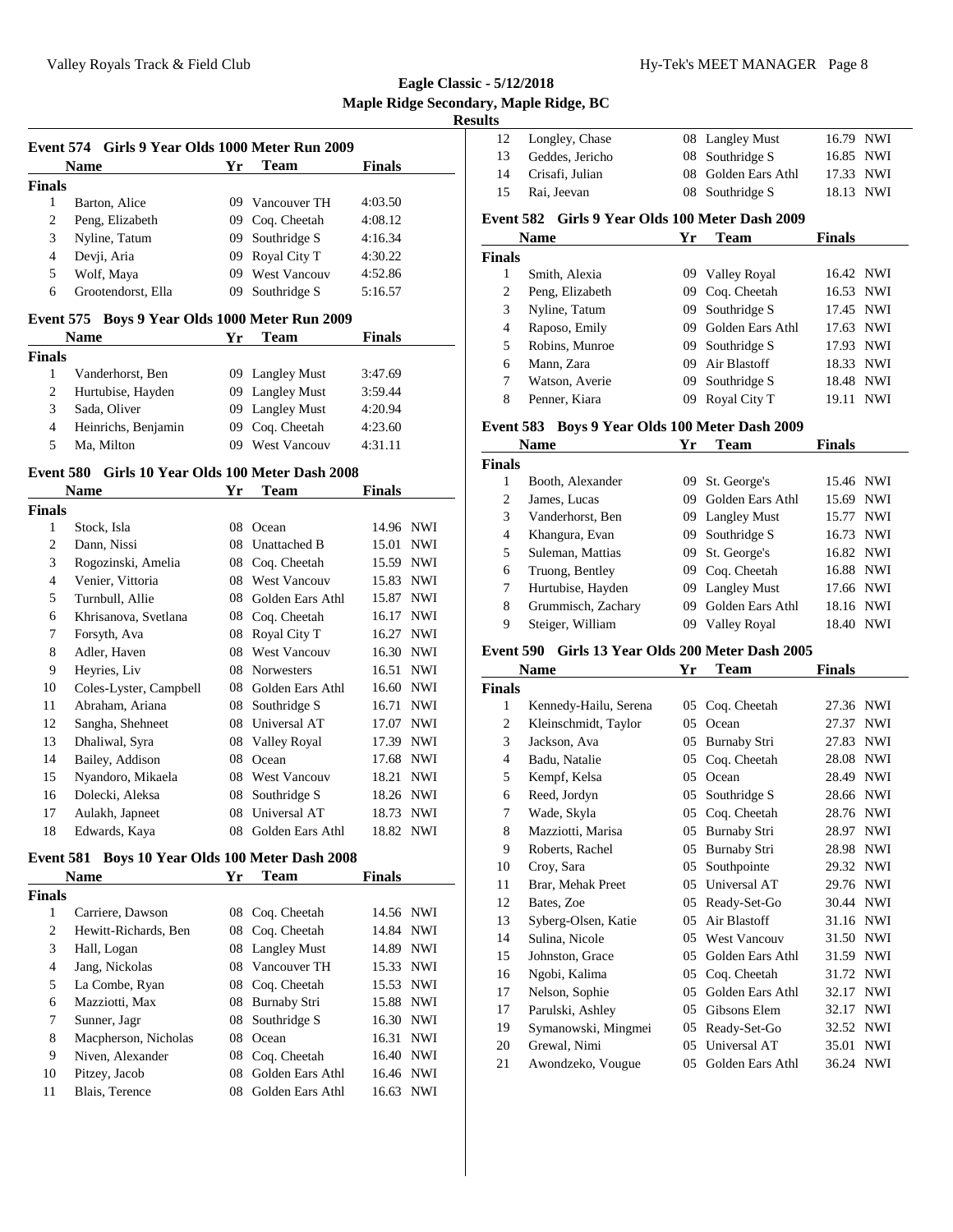|               | <b>Name</b>    | Yr | <b>Team</b>     | <b>Finals</b> |     |
|---------------|----------------|----|-----------------|---------------|-----|
| <b>Finals</b> |                |    |                 |               |     |
| 1             | Chiang, Kairo  |    | 05 Royal City T | 26.16 NWI     |     |
| 2             | Lee, Caiden    |    | 05 Ocean        | 26.43 NWI     |     |
| 3             | Brar, Armaan   |    | 05 Unattached B | 26.81 NWI     |     |
| 4             | Jones, Owen    |    | 05 Langley Must | 27.39 NWI     |     |
| 5             | Marshall, Jack |    | 05 Norwesters   | 29.09 NWI     |     |
| 6             | Young, Lucas   |    | 05 Southridge S | 29.81         | NWI |
| 7             | Lau, Trenton   |    | 05 Southpointe  | 31.50 NWI     |     |
| 8             | Gwozdz, Henry  |    | 05 Ready-Set-Go | 33.74 NWI     |     |

#### **Event 592 Girls 12 Year Olds 200 Meter Dash 2006**

|                | <b>Name</b>          | Yr | Team                | <b>Finals</b> |            |
|----------------|----------------------|----|---------------------|---------------|------------|
| <b>Finals</b>  |                      |    |                     |               |            |
| 1              | Perrault, Jaime      | 06 | <b>Unattached B</b> | 27.19         | <b>NWI</b> |
| $\overline{c}$ | Tukker, Nyla         | 06 | Vancouver TH        | 29.22         | <b>NWI</b> |
| 3              | Brunoro, Maiya       | 06 | <b>Langley Must</b> | 29.32         | <b>NWI</b> |
| 4              | Dabbs, Libby         | 06 | Vancouver TH        | 29.60         | <b>NWI</b> |
| 5              | Basi, Kavita         | 06 | Southridge S        | 29.81         | <b>NWI</b> |
| 6              | Chiang, Indira       | 06 | Royal City T        | 29.99         | <b>NWI</b> |
| 7              | Nagra, Jasleen       | 06 | Universal AT        | 30.03         | <b>NWI</b> |
| 8              | Heather, Orla        | 06 | West Vancouv        | 30.15         | <b>NWI</b> |
| 9              | McCarron, Madison    | 06 | Golden Ears Athl    | 30.28         | <b>NWI</b> |
| 10             | Rogozinski, Victoria | 06 | Coq. Cheetah        | 30.33         | <b>NWI</b> |
| 11             | Beuthin, Michela     | 06 | Coq. Cheetah        | 30.71         | <b>NWI</b> |
| 12             | Herrell, Amelia      | 06 | Coq. Cheetah        | 30.76         | <b>NWI</b> |
| 13             | Greene, Sierra       | 06 | <b>Valley Royal</b> | 30.92         | <b>NWI</b> |
| 14             | Molnar, Nikolett     | 06 | Golden Ears Athl    | 31.12         | <b>NWI</b> |
| 15             | Rozman, Renzey       | 06 | Kajaks Track        | 31.73         | <b>NWI</b> |
| 16             | Olund, Myah          | 06 | Vancouver TH        | 32.26         | <b>NWI</b> |
| 17             | Phillips, Tessa      | 06 | Vancouver TH        | 32.66         | <b>NWI</b> |
| 18             | Kleinfeld, Tia       | 06 | Ocean               | 32.69         | <b>NWI</b> |
| 19             | Thornburn, Sarah     | 06 | <b>Langley Must</b> | 33.49         | <b>NWI</b> |
| 20             | Stefanovic, Anka     | 06 | Southpointe         | 34.34         | <b>NWI</b> |
| 21             | Perera, Breanna      | 06 | Golden Ears Athl    | 34.59         | <b>NWI</b> |
| 22             | Cocks, Grace         | 06 | Ocean               | 35.52         | <b>NWI</b> |

## **Event 593 Boys 12 Year Olds 200 Meter Dash 2006**

|               | <b>Name</b>          | Yг | <b>Team</b>         | <b>Finals</b> |            |
|---------------|----------------------|----|---------------------|---------------|------------|
| <b>Finals</b> |                      |    |                     |               |            |
| 1             | Wright, Benjamin     |    | 06 Valley Royal     | 26.91         | <b>NWI</b> |
| 2             | Molina, Mark         |    | 06 Valley Royal     | 27.08 NWI     |            |
| 3             | De La Pena, Gilberto |    | 06 Ocean            | 29.23 NWI     |            |
| 4             | Mohamed, Faaris      |    | 06 Elite            | 29.42 NWI     |            |
| 5             | O'Brien, Brendan     |    | 06 Ocean            | 29.68 NWI     |            |
| 6             | Daughters, Tegan     |    | 06 Ready-Set-Go     | 29.69 NWI     |            |
| 7             | Haintz, Kynan        |    | 06 Golden Ears Athl | 30.46 NWI     |            |
| 8             | Gill, Sahib          |    | 06 Universal AT     | 30.80 NWI     |            |
| 9             | Pitzey, Sam          |    | 06 Golden Ears Athl | 30.91         | <b>NWI</b> |
| 10            | Blais, Davyn         |    | 06 Golden Ears Athl | 32.43 NWI     |            |
| 11            | Manning, Riley       |    | 06 Coq. Cheetah     | 42.99         | <b>NWI</b> |

| Event 594 Girls 11 Year Olds 200 Meter Dash 2007 |                     |    |                     |               |            |  |  |
|--------------------------------------------------|---------------------|----|---------------------|---------------|------------|--|--|
|                                                  | <b>Name</b>         | Yr | <b>Team</b>         | <b>Finals</b> |            |  |  |
| Finals                                           |                     |    |                     |               |            |  |  |
| 1                                                | Klaus, Chanine      | 07 | Chilliwack T        | 29.86         | <b>NWI</b> |  |  |
| $\overline{2}$                                   | Symon, Chloe        | 07 | Vancouver TH        | 30.11         | <b>NWI</b> |  |  |
| 3                                                | Yong, Ellie         | 07 | Royal City T        | 30.13         | <b>NWI</b> |  |  |
| $\overline{4}$                                   | Cardey, Ava         | 07 | Vancouver OL        | 30.19         | <b>NWI</b> |  |  |
| 5                                                | Kempf, Tayla        | 07 | Ocean               | 30.53         | NWI        |  |  |
| 6                                                | Chamberland, Akasha | 07 | Vancouver TH        | 30.64         | <b>NWI</b> |  |  |
| 7                                                | Self. Makenna       | 07 | Coq. Cheetah        | 30.95         | <b>NWI</b> |  |  |
| 8                                                | Mann, Saavyn        | 07 | Air Blastoff        | 31.36         | NWI        |  |  |
| 9                                                | Eichhorst, Ava      | 07 | Southridge S        | 31.93         | <b>NWI</b> |  |  |
| 10                                               | Toor, Priya         | 07 | Air Blastoff        | 32.16         | <b>NWI</b> |  |  |
| 11                                               | Meier, Helena       | 07 | Langley Must        | 32.47         | <b>NWI</b> |  |  |
| 12                                               | Greene, Teeaurah    | 07 | Air Blastoff        | 32.69         | <b>NWI</b> |  |  |
| 13                                               | Schoenroth, Alexis  | 07 | <b>Langley Must</b> | 32.91         | <b>NWI</b> |  |  |
| 14                                               | Young, Ainsley      | 07 | Southridge S        | 33.24         | <b>NWI</b> |  |  |
| 15                                               | Awondzeko, Zwena    | 07 | Golden Ears Athl    | 33.89         | <b>NWI</b> |  |  |
| 16                                               | Ngobi, Safia        | 07 | Coq. Cheetah        | 33.90         | <b>NWI</b> |  |  |
| 17                                               | Lorenz, Hannah      | 07 | Golden Ears Athl    | 34.51         | <b>NWI</b> |  |  |
| 18                                               | Wojcik, Maya        | 07 | Golden Ears Athl    | 34.90         | <b>NWI</b> |  |  |
| 19                                               | Sandhu, Maya        | 07 | <b>Langley Must</b> | 35.41         | <b>NWI</b> |  |  |
| 20                                               | Lau, Merina         | 07 | Southpointe         | 35.57         | <b>NWI</b> |  |  |
| 21                                               | Bot, Daniella       | 07 | <b>Langley Must</b> | 35.84 NWI     |            |  |  |
| 22                                               | Self, Delaney       | 07 | Coq. Cheetah        | 35.95         | <b>NWI</b> |  |  |
| 23                                               | Park, Justice       | 07 | <b>Langley Must</b> | 36.73         | <b>NWI</b> |  |  |
| 24                                               | Olund, Hannah       | 07 | Vancouver TH        | 37.18         | <b>NWI</b> |  |  |
| 25                                               | McKenna, Kaitlyn    | 07 | <b>Langley Must</b> | 39.81         | <b>NWI</b> |  |  |

## **Event 595 Boys 11 Year Olds 200 Meter Dash 2007**

|               | <b>Name</b>               | Yr | <b>Team</b>         | <b>Finals</b>       |
|---------------|---------------------------|----|---------------------|---------------------|
| <b>Finals</b> |                           |    |                     |                     |
| 1             | Bhattacharya, Arnav       |    | 07 Hampton Park     | NWI<br>29.77        |
| 2             | Wade, Tristan             | 07 | Coq. Cheetah        | <b>NWI</b><br>30.31 |
| 3             | Sanchez Masetto, Pasquale |    | 07 Langley Must     | <b>NWI</b><br>30.51 |
| 4             | Louwerse, Noah            |    | 07 Langley Must     | 30.52 NWI           |
| 5             | Vanderhorst, Jacob        | 07 | <b>Langley Must</b> | 32.08 NWI           |
| 6             | Sullivan, Ethan           | 07 | Gibsons Elem        | 33.04 NWI           |
| 7             | Mohlmann, Steven          | 07 | Coq. Cheetah        | 33.43 NWI           |
| 8             | Nasato, Ryder             |    | 07 Langley Must     | <b>NWI</b><br>33.81 |
| 9             | Soma, Nayan               | 07 | Vancouver OL        | 34.34 NWI           |
| 10            | Carman, Dawson            | 07 | Valley Royal        | 35.32 NWI           |

## **Event 600 Men 14-99 100 Meter Dash Open**

|               | <b>Name</b>      | Yr    | <b>Team</b>      | Finals    |
|---------------|------------------|-------|------------------|-----------|
| <b>Finals</b> |                  |       |                  |           |
| 1             | Filafilo, Josh   | $00-$ | Elite            | 11.27 2.8 |
| 2             | Dadson, Emmanuel |       | 00 Ocean         | 11.32 2.8 |
| 3             | Carnate, Brian   |       | 77 Greyhounds T  | 11.50 2.2 |
| 4             | Pinsky, David    |       | 96 Coq. Cheetah  | 11.73 2.8 |
| 5             | Armour, Cade     | 03.   | Golden Ears Athl | 11.90 2.2 |
| 6             | Khomko, Dmytro   | 89.   | Elite            | 11.99 2.8 |
| 7             | Smith, Carter    |       | 03 Unattached    | 11.99 2.8 |
| 8             | Kong, Matthew    |       | 02 Elite         | 12.05 2.8 |
| 9             | Gill, Sunny      |       | 91 Valley Royal  | 12.14 2.2 |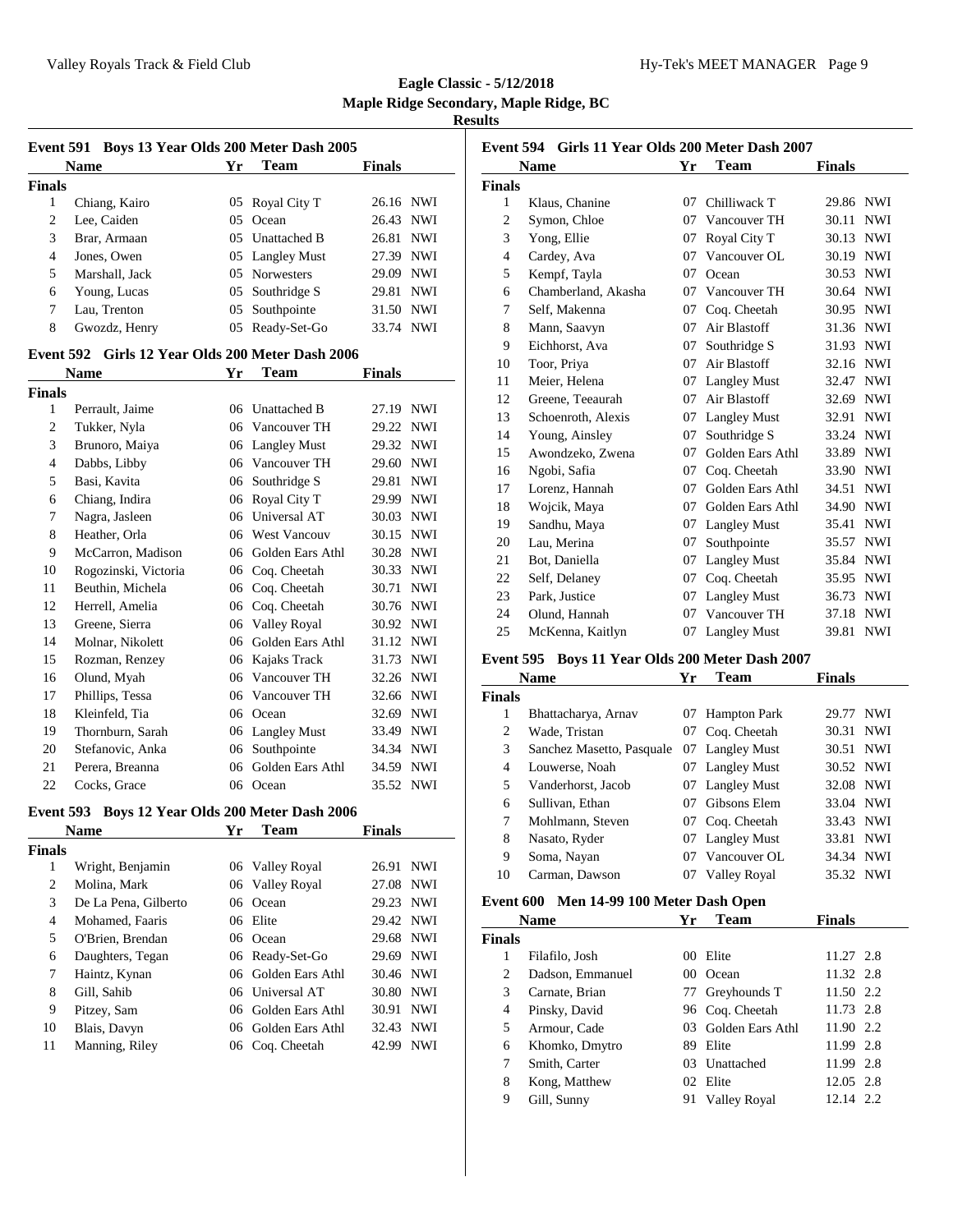**Eagle Classic - 5/12/2018 Maple Ridge Secondary, Maple Ridge, BC Results**

| Finals           |                                         |    | (Event 600 Men 14-99 100 Meter Dash Open) |                   |  |
|------------------|-----------------------------------------|----|-------------------------------------------|-------------------|--|
|                  | <b>Name</b>                             | Yr | <b>Team</b>                               | <b>Finals</b>     |  |
| 10               | Wong, Marcus                            | 81 | <b>West Vancouv</b>                       | 12.36 2.2         |  |
| 11               | Emley-Graham, Jack                      |    | 03 Golden Ears Athl                       | 12.37 2.2         |  |
| 12               | Aujla, Jess                             |    | 64 Greyhounds T                           | 12.52 2.2         |  |
| 13               | Pretorius, Pete                         |    | 66 Greyhounds T                           | 12.68 2.8         |  |
| 14               | Galo, Alex                              |    | 66 Greyhounds T                           | 13.60 2.8         |  |
| 15               | Phillips, Mark                          |    | 65 Greyhounds T                           | 13.85 2.8         |  |
| 16               | Wood, Hudson                            |    | 04 Unattached B                           | 14.38 2.8         |  |
| 17               | Gill, Parmjit                           |    | 63 Ocean                                  | 14.66 2.8         |  |
|                  | Event 650 Girls 12-13 4x100 Meter Relay |    |                                           |                   |  |
|                  | Team                                    |    | <b>Relay</b>                              | <b>Finals</b>     |  |
| Finals           |                                         |    |                                           |                   |  |
| 1                | Coq. Cheetahs                           |    | A                                         | 56.56             |  |
| 2                | Golden Ears Athletics                   |    | B                                         | 1:01.87           |  |
| 3                | Golden Ears Athletics                   |    | A                                         | 1:04.70           |  |
|                  | Event 652 Girls 11-12 4x100 Meter Relay |    |                                           |                   |  |
|                  | Team                                    |    | <b>Relay</b>                              | Finals            |  |
| <b>Finals</b>    |                                         |    |                                           |                   |  |
| $\mathbf{1}$     | Coq. Cheetahs                           |    | A                                         | 1:03.34           |  |
| $\overline{2}$   | Golden Ears Athletics                   |    | A                                         | 1:05.98           |  |
|                  |                                         |    |                                           |                   |  |
|                  | Event 653 Boys 11-12 4x100 Meter Relay  |    |                                           |                   |  |
|                  | Team                                    |    | <b>Relay</b>                              | <b>Finals</b>     |  |
| <b>Finals</b>    |                                         |    |                                           |                   |  |
| $\mathbf{1}$     | Valley Royals                           |    | A                                         | 57.65             |  |
| 2                | Ocean Athletics                         |    | A                                         | 1:01.68           |  |
| 3                | Vancouver TH                            |    | A                                         | 1:02.15           |  |
| $\overline{4}$   | Golden Ears Athletics                   |    | A                                         | 1:02.53           |  |
| 5                | Valley Royals                           |    | B                                         | 1:09.75           |  |
|                  | Event 654 Girls 9-10 4x100 Meter Relay  |    |                                           |                   |  |
|                  | Team                                    |    | <b>Relay</b>                              | <b>Finals</b>     |  |
| <b>Finals</b>    |                                         |    |                                           |                   |  |
| $1 \quad$        | Golden Ears Athletics                   |    | A                                         | 1:11.76           |  |
| <b>Event 789</b> | Girls 9 Year Olds High Jump 2009        |    |                                           |                   |  |
|                  | <b>Name</b>                             | Yr | <b>Team</b>                               | <b>Finals</b>     |  |
| <b>Finals</b>    |                                         |    |                                           |                   |  |
| 1                | Dhami, Reya                             | 09 | Southridge S                              | 0.95m             |  |
| 2                | Robins, Munroe                          | 09 | Southridge S                              | 0.90 <sub>m</sub> |  |
| 3                | Nyline, Tatum                           | 09 | Southridge S                              | J0.90m            |  |
| 4                | Kleinschmidt, Kylee                     | 09 | Southridge S                              | 0.85m             |  |
| 4                | Chiang, Amara                           | 09 | Royal City T                              | 0.85m             |  |
| 6                | Grootendorst, Ella                      | 09 | Southridge S                              | J0.85m            |  |
| 7                | Penner, Kiara                           | 09 | Royal City T                              | 0.80 <sub>m</sub> |  |
|                  |                                         |    |                                           |                   |  |
| <b>Event 790</b> | <b>Boys 9 Year Olds High Jump 2009</b>  |    |                                           |                   |  |
|                  | <b>Name</b>                             | Yr | Team                                      | <b>Finals</b>     |  |
| <b>Finals</b>    |                                         |    |                                           |                   |  |
| $\mathbf{1}$     | Sada, Oliver                            |    | 09 Langley Must                           | 1.14m             |  |
| 2                | Vanderhorst, Ben                        |    | 09 Langley Must                           | 1.10 <sub>m</sub> |  |
| 3                | James, Lucas                            | 09 | Golden Ears Athl                          | 1.05m             |  |
| 4                | Hurtubise, Hayden                       | 09 | <b>Langley Must</b>                       | 0.95m             |  |
| 5                | Suleman, Mattias                        | 09 | St. George's                              | 0.90 <sub>m</sub> |  |

| sults         |                                            |    |                  |                   |  |
|---------------|--------------------------------------------|----|------------------|-------------------|--|
| 6             | Wilson, Alex                               | 09 | Southridge S     | 0.80 <sub>m</sub> |  |
| 7             | Saran, Nikil                               | 09 | Southridge S     | 0.75m             |  |
| Event 791     | Girls 10 Year Olds High Jump 2008          |    |                  |                   |  |
|               | Name                                       | Yr | Team             | Finals            |  |
| Finals        |                                            |    |                  |                   |  |
| 1             | Tinsley, Emily                             | 08 | Valley Royal     | 1.10 <sub>m</sub> |  |
| 2             | Khrisanova, Svetlana                       | 08 | Coq. Cheetah     | J1.10m            |  |
| 2             | Turnbull, Allie                            | 08 | Golden Ears Athl | J1.10m            |  |
| 4             | Grootendorst, Sophie                       | 08 | Southridge S     | 1.05m             |  |
| 5             | Grewal, Bhavneet                           | 08 | Valley Royal     | J1.05m            |  |
| 5             | Sandhu, Gurpartap                          | 08 | Valley Royal     | J1.05m            |  |
| 7             | Dolecki, Aleksa                            | 08 | Southridge S     | 1.00m             |  |
| 8             | Macleod, Tessa                             | 08 | Coq. Cheetah     | 0.95m             |  |
| 9             | Christensen, Sage                          | 08 | Golden Ears Athl | J0.95m            |  |
| ---           | Ostrosser, Chloe                           | 08 | Ocean            | NH                |  |
|               | Event 792 Boys 10 Year Olds High Jump 2008 |    |                  |                   |  |
|               | <b>Name</b>                                | Yr | <b>Team</b>      | Finals            |  |
| <b>Finals</b> |                                            |    |                  |                   |  |
| 1             | Birsan, Alexander                          | 08 | Coq. Cheetah     | 1.15m             |  |

| nals           |                      |     |                  |                   |
|----------------|----------------------|-----|------------------|-------------------|
| 1              | Birsan, Alexander    |     | 08 Coq. Cheetah  | 1.15m             |
| 1              | Carriere, Dawson     |     | 08 Coq. Cheetah  | 1.15m             |
| 3              | Hall, Logan          |     | 08 Langley Must  | 1.10 <sub>m</sub> |
| 4              | Rai, Jeevan          |     | 08 Southridge S  | 1.05m             |
| 5              | Pitzey, Jacob        | 08. | Golden Ears Athl | 0.95m             |
| 6              | Crisafi, Julian      | 08. | Golden Ears Athl | J0.95m            |
| 7              | Sunner, Jagr         |     | 08 Southridge S  | 0.90 <sub>m</sub> |
| 7              | Blais, Terence       | 08. | Golden Ears Athl | 0.90 <sub>m</sub> |
| $\overline{a}$ | Geddes, Jericho      |     | 08 Southridge S  | NΗ                |
| $\overline{a}$ | Reamsbottom, Tristan |     | 08 Langley Must  | NΗ                |

#### **Event 793 Girls 11 Year Olds High Jump 2007**

|                | Name                | Yr | Team                | Finals            |  |
|----------------|---------------------|----|---------------------|-------------------|--|
| <b>Finals</b>  |                     |    |                     |                   |  |
| 1              | Klaus, Chanine      | 07 | Chilliwack T        | 1.35m             |  |
| $\overline{c}$ | Kempf, Tayla        | 07 | Ocean               | 1.30m             |  |
| 3              | Eichhorst, Ava      | 07 | Southridge S        | 1.25m             |  |
| 4              | Martin, Kayla       | 07 | Ocean               | J1.25m            |  |
| 5              | Self, Makenna       | 07 | Coq. Cheetah        | 1.20m             |  |
| 5              | Meier, Helena       | 07 | <b>Langley Must</b> | 1.20m             |  |
| 7              | Self, Delaney       | 07 | Coq. Cheetah        | J1.20m            |  |
| 8              | Baerg, Amanda       | 07 | <b>Langley Must</b> | J1.20m            |  |
| 9              | Silva, Nicole       | 07 | <b>Langley Must</b> | 1.15m             |  |
| 10             | Stark, Sophia       | 07 | Golden Ears Athl    | J1.15m            |  |
| 11             | Young, Jordyn       | 07 | Coq. Cheetah        | 1.10 <sub>m</sub> |  |
| 12             | Olson, Eva          | 07 | Valley Royal        | J1.10m            |  |
| 13             | Sikora, Haley       | 07 | Golden Ears Athl    | J1.10m            |  |
| 14             | Robinson, Makenna   | 07 | <b>Langley Must</b> | J1.10m            |  |
| 15             | Lee, Somin          | 07 | Golden Ears Athl    | 1.05m             |  |
| 16             | Jensen, Kate        | 07 | Golden Ears Athl    | J1.05m            |  |
| 16             | Lorenz, Hannah      | 07 | Golden Ears Athl    | J1.05m            |  |
| 16             | Wojcik, Maya        | 07 | Golden Ears Athl    | J1.05m            |  |
| 19             | Osei-Appiah, Sloane | 07 | <b>Langley Must</b> | 1.00m             |  |
| 19             | Olund, Hannah       | 07 | Vancouver TH        | 1.00m             |  |
| 21             | Scherk, Veronica    | 07 | <b>Norwesters</b>   | 0.95m             |  |
| ---            | McEachern, Eva      | 07 | Golden Ears Athl    | NH                |  |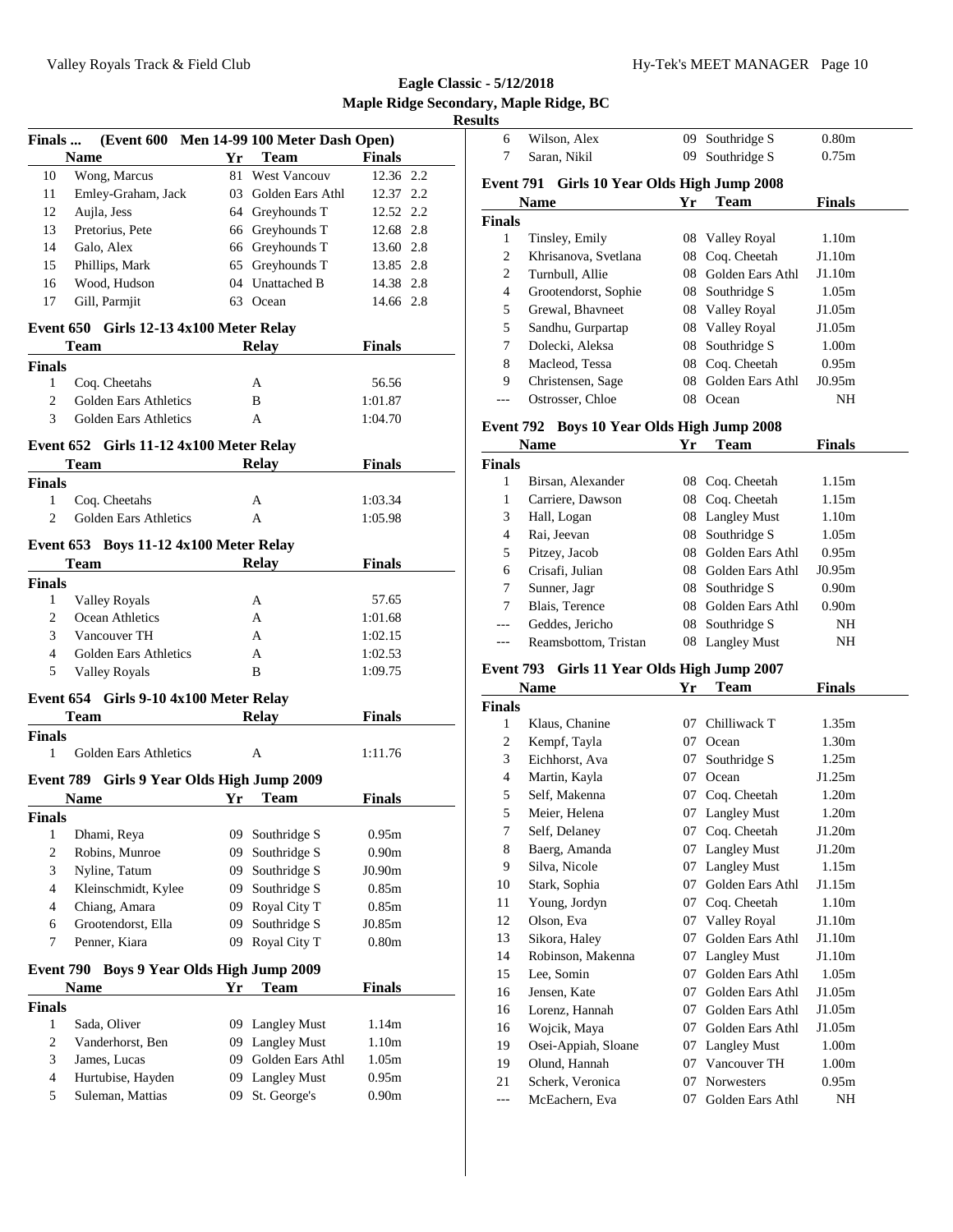| Event 794 Boys 11 Year Olds High Jump 2007 |                    |    |                  |                   |  |  |
|--------------------------------------------|--------------------|----|------------------|-------------------|--|--|
|                                            | <b>Name</b>        | Yr | Team             | <b>Finals</b>     |  |  |
| <b>Finals</b>                              |                    |    |                  |                   |  |  |
| 1                                          | Sada, Bernardo     |    | 07 Langley Must  | 1.30m             |  |  |
| 2                                          | Carlson, Maclean   | 07 | Vancouver TH     | J1.30m            |  |  |
| 3                                          | Vanderhorst, Jacob |    | 07 Langley Must  | 1.25m             |  |  |
| 4                                          | Lawson, Andrew     | 07 | Southridge S     | 1.20m             |  |  |
| 5                                          | Wight, Luke        | 07 | Valley Royal     | 1.15m             |  |  |
| 6                                          | Klos, Connor       | 07 | Golden Ears Athl | J1.15m            |  |  |
| 7                                          | Mohlmann, Steven   | 07 | Cog. Cheetah     | 1.10 <sub>m</sub> |  |  |
| 7                                          | Teller, Jack       | 07 | Golden Ears Athl | 1.10 <sub>m</sub> |  |  |
| 7                                          | Steiger, Tristan   | 07 | Valley Royal     | 1.10m             |  |  |
| ---                                        | Oxley, Pierce      | 07 | Southridge S     | NH                |  |  |
|                                            | Zhang, Simon       |    | 07 Langley Must  | NH                |  |  |
|                                            | Truong, Brayden    | 07 | Coq. Cheetah     | NΗ                |  |  |

#### **Event 795 Girls 12 Year Olds High Jump 2006**

|        | <b>Name</b>              | Yr | Team                | Finals            |  |
|--------|--------------------------|----|---------------------|-------------------|--|
| Finals |                          |    |                     |                   |  |
| 1      | Perrault, Jaime          |    | 06 Unattached B     | 1.35m             |  |
| 1      | Van der Hoven, Nicolette |    | 06 Golden Ears Athl | 1.35m             |  |
| 3      | Sidhu, Amrita            | 06 | Ocean               | 1.30m             |  |
| 3      | Tukker, Nyla             |    | 06 Vancouver TH     | 1.30m             |  |
| 5      | Herrell, Amelia          |    | 06 Coq. Cheetah     | 1.25m             |  |
| 5      | Brunoro, Maiya           |    | 06 Langley Must     | 1.25m             |  |
| 5      | Chiang, Indira           |    | 06 Royal City T     | 1.25m             |  |
| 8      | Young, Payton            |    | 06 Coq. Cheetah     | 1.20m             |  |
| 8      | Wilkes, Danika           |    | 06 Golden Ears Athl | 1.20m             |  |
| 10     | Brekkass, Shayla         |    | 06 Golden Ears Athl | 1.15m             |  |
| 11     | Taylor, Mikaela          |    | 06 Golden Ears Athl | 1.10 <sub>m</sub> |  |
| 11     | Coombes, Madison         |    | 06 Langley Must     | 1.10 <sub>m</sub> |  |
| 11     | Migneault, Soliel        | 06 | Golden Ears Athl    | 1.10 <sub>m</sub> |  |
|        | Curtis, Lauren           |    | 06 Golden Ears Athl | NH                |  |

## **Event 796 Boys 12 Year Olds High Jump 2006**

|        | <b>Name</b>      | Yr | <b>Team</b>         | <b>Finals</b> |  |
|--------|------------------|----|---------------------|---------------|--|
| Finals |                  |    |                     |               |  |
|        | Nicol, Connor    |    | 06 Ocean            | 1.44m         |  |
| 2      | Carriere, Brady  |    | 06 Coq. Cheetah     | 1.40m         |  |
| 3      | Bajarunas, Marty |    | 06 Coq. Cheetah     | 1.35m         |  |
| 4      | Wassenaar, Arie  |    | 06 Valley Royal     | 1.05m         |  |
| 5      | Soltesz, Kalib   |    | 06 Golden Ears Athl | J1.05m        |  |
| 6      | Sumbo, Cael      |    | 06 Golden Ears Athl | J1.05m        |  |
|        | Kwak, Ryan       |    | 06 Southridge S     | 1.00m         |  |

#### **Event 797 Girls 13 Year Olds High Jump 2005**

|               | <b>Name</b>       | Yr | Team                | <b>Finals</b> |  |
|---------------|-------------------|----|---------------------|---------------|--|
| <b>Finals</b> |                   |    |                     |               |  |
|               | Parulski, Ashley  |    | 05 Gibsons Elem     | 1.45m         |  |
| 2             | Kempf, Kelsa      | 05 | Ocean               | 1.35m         |  |
| 2             | Ngobi, Kalima     |    | 05 Coq. Cheetah     | 1.35m         |  |
| 4             | Peters, Lèah      |    | 05 Ocean            | J1.35m        |  |
| 5             | Hagyard, Danielle |    | 05 Langley Must     | 1.30m         |  |
| 6             | Masters, Ella     |    | 05 Golden Ears Athl | J1.30m        |  |
| 7             | Sulina, Nicole    |    | 05 West Vancouv     | J1.30m        |  |

| ults           | ay, mapic wage, be                         |    |                     |               |  |
|----------------|--------------------------------------------|----|---------------------|---------------|--|
| 8              | Blad, Emily                                | 05 | Golden Ears Athl    | 1.25m         |  |
| 8              | Hack, Mackenzie                            | 05 | Ocean               | 1.25m         |  |
| 9              | Madsen, Ella                               | 05 | Coq. Cheetah        | J1.25m        |  |
| 10             | Johnston, Grace                            | 05 | Golden Ears Athl    | J1.25m        |  |
| 12             | Cocks, Abigayle                            | 05 | Ocean               | 1.20m         |  |
| 13             | Gill, Girija                               |    | 05 Valley Royal     | 1.15m         |  |
|                |                                            |    |                     |               |  |
|                | Event 798 Boys 13 Year Olds High Jump 2005 |    |                     |               |  |
|                | Name                                       | Yr | Team                | Finals        |  |
| <b>Finals</b>  |                                            |    |                     |               |  |
| 1              | Carr, Ben                                  |    | 05 Ocean            | 1.55m         |  |
| 2              | Tuura, Levi                                |    | 05 Royal City T     | 1.50m         |  |
| 3              | Scherk, Michael                            |    | 05 Norwesters       | J1.50m        |  |
| 4              | Marshall, Jack                             |    | 05 Norwesters       | J1.50m        |  |
| 5              | Horlock, Brayden                           |    | 05 Vancouver TH     | 1.45m         |  |
| 6              | Mutka, Jack                                |    | 05 Coq. Cheetah     | 1.35m         |  |
| 7              | Levings, Erik                              |    | 05 Valley Royal     | 1.25m         |  |
| 8              | Stevenson, Quintin                         |    | 05 Golden Ears Athl | 1.20m         |  |
| 9              | Watt, Murray                               |    | 05 Golden Ears Athl | J1.20m        |  |
| $---$          | Wong, Jayden                               |    | 05 Coq. Cheetah     | NH            |  |
| ---            | Dhanoa, Gagan                              | 05 | Southridge S        | NH            |  |
| $---$          | Humeniuk, Isaac                            | 05 | <b>Langley Must</b> | NΗ            |  |
|                | Event 803 Girls 9 Year Olds Long Jump 2009 |    |                     |               |  |
|                | Name                                       | Yr | Team                | Finals        |  |
| <b>Finals</b>  |                                            |    |                     |               |  |
| 1              | Chiang, Amara                              |    | 09 Royal City T     | 2.65m NWI     |  |
| $\overline{c}$ | Stefanovic, Mina                           | 09 | Southpointe         | 2.56m NWI     |  |
| 3              | Watson, Averie                             | 09 | Southridge S        | 2.44m NWI     |  |
| 3              | McLean, Tess                               | 09 | Coq. Cheetah        | 2.44m NWI     |  |
| 5              | Dhami, Reya                                | 09 | Southridge S        | 2.35m NWI     |  |
| 6              | Raposo, Emily                              | 09 | Golden Ears Athl    | 2.34m NWI     |  |
| 7              | Robins, Munroe                             | 09 | Southridge S        | 2.23m NWI     |  |
| 8              | Smith, Alexia                              |    | 09 Valley Royal     | 2.22m NWI     |  |
| 9              | McEachern, Madelaine                       |    | 09 Golden Ears Athl | $2.21m$ NWI   |  |
| 10             | Kleinschmidt, Kylee                        |    | 09 Southridge S     | 2.20m NWI     |  |
| 11             | Nyline, Tatum                              | 09 | Southridge S        | $2.15m$ NWI   |  |
| 12             | Penner, Kiara                              | 09 | Royal City T        | 2.11m NWI     |  |
| 13             | Grootendorst, Ella                         |    | 09 Southridge S     | 2.09m NWI     |  |
| 14             | Lili, Horlock                              |    | 09 Vancouver TH     | 2.07m NWI     |  |
| 15             | Sugiyama, Yuna                             | 09 | Golden Ears Athl    | 1.91m NWI     |  |
| 16             | Mann, Zara                                 | 09 | Air Blastoff        | 1.90m NWI     |  |
| 17             | Bernier, Renee                             | 09 | Valley Royal        | 1.81m NWI     |  |
| 18             | Koshlay, Collette                          | 09 | Golden Ears Athl    | 1.48m NWI     |  |
|                |                                            |    |                     |               |  |
|                | Event 804 Boys 9 Year Olds Long Jump 2009  |    |                     |               |  |
|                | Name                                       | Yr | <b>Team</b>         | <b>Finals</b> |  |
| Finals         |                                            |    |                     |               |  |
| 1              | Vanderhorst, Ben                           |    | 09 Langley Must     | 3.26m NWI     |  |
| 2              | Booth, Alexander                           |    | 09 St. George's     | 3.25m NWI     |  |
| 3              | Sada, Oliver                               |    | 09 Langley Must     | 3.11m NWI     |  |
| 4              | Truong, Bentley                            |    | 09 Coq. Cheetah     | 3.08m NWI     |  |

 Biela, Alexander 09 Langley Must 2.72m NWI Hurtubise, Hayden 09 Langley Must 2.64m NWI Khangura, Evan 09 Southridge S 2.59m NWI Booth, Jesse 09 Valley Royal 2.53m NWI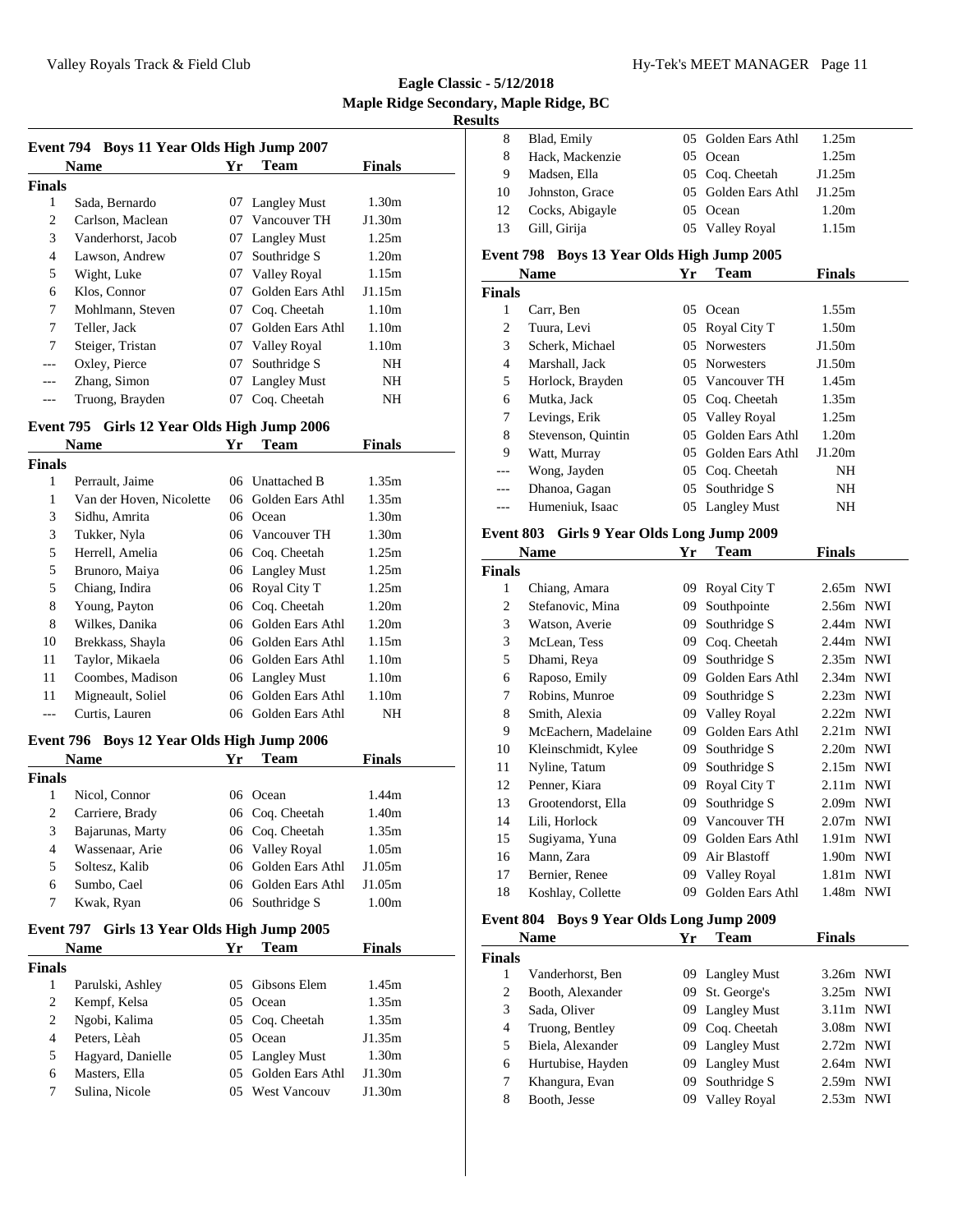**Eagle Classic - 5/12/2018 Maple Ridge Secondary, Maple Ridge, BC Results**

| Finals         | (Event 804 Boys 9 Year Olds Long Jump 2009) |            |                     |               |            |
|----------------|---------------------------------------------|------------|---------------------|---------------|------------|
|                | <b>Name</b>                                 | Yr         | Team                | <b>Finals</b> |            |
| 9              | Teller, Cole                                | 09         | Golden Ears Athl    | 2.49m NWI     |            |
| 10             | Suleman, Mattias                            | 09         | St. George's        | 2.45m NWI     |            |
| 11             | Bath, Ronic                                 | 09         | <b>Langley Must</b> | 2.43m NWI     |            |
| 12             | Grummisch, Zachary                          | 09         | Golden Ears Athl    | $2.37m$ NWI   |            |
| 13             | Heinrichs, Benjamin                         | 09         | Coq. Cheetah        | 2.26m NWI     |            |
| 14             | Steiger, William                            | 09         | Valley Royal        | 2.17m NWI     |            |
| 15             | Saran, Nikil                                | 09         | Southridge S        | 1.98m NWI     |            |
| 16             | Oxley, Wade                                 | 09         | Southridge S        | 1.80m NWI     |            |
| ---            | Grewal, Saraj                               | 09         | Southridge S        | ND            | <b>NWI</b> |
| ---            | Gallant, Feury                              | 09         | Southridge S        | ND            | <b>NWI</b> |
|                | Event 805 Girls 10 Year Olds Long Jump 2008 |            |                     |               |            |
|                | <b>Name</b>                                 | Yr         | <b>Team</b>         | <b>Finals</b> |            |
| <b>Finals</b>  |                                             |            |                     |               |            |
| $\mathbf{1}$   | Sandhu, Gurpartap                           | 08         | Valley Royal        | 3.29m NWI     |            |
| $\overline{c}$ | Tinsley, Emily                              | 08         | Valley Royal        | 3.14m NWI     |            |
| 3              | Khrisanova, Svetlana                        | 08         | Coq. Cheetah        | 3.09m NWI     |            |
| 4              | Graham, Cassie                              | 08         | <b>Langley Must</b> | 3.04m NWI     |            |
| 5              | Turnbull, Allie                             | 08         | Golden Ears Athl    | 3.03m NWI     |            |
| 6              | Venier, Vittoria                            |            | 08 West Vancouv     | 2.96m NWI     |            |
| 7              | Macleod, Tessa                              |            | 08 Coq. Cheetah     | 2.95m NWI     |            |
| 8              | Nyandoro, Mikaela                           | 08         | <b>West Vancouv</b> | 2.93m NWI     |            |
| 9              | Stock, Isla                                 |            | 08 Ocean            | 2.92m NWI     |            |
| 10             | Grewal, Bhavneet                            | 08         | <b>Valley Royal</b> | $2.91m$ NWI   |            |
| 10             | Heyries, Liv                                | 08         | <b>Norwesters</b>   | 2.91m NWI     |            |
| 12             | Coles-Lyster, Campbell                      | 08         | Golden Ears Athl    | 2.88m NWI     |            |
| 13             | Bailey, Addison                             | 08         | Ocean               | 2.85m NWI     |            |
| 13             | Sangha, Shehneet                            | 08         | Universal AT        | 2.85m NWI     |            |
| 15             | Rogozinski, Amelia                          | 08         | Coq. Cheetah        | $2.81m$ NWI   |            |
| 16             | Toor, Syra                                  | 08         | Air Blastoff        | $2.61m$ NWI   |            |
| 17             | Dhaliwal, Syra                              | 08         | <b>Valley Royal</b> | 2.59m NWI     |            |
| 18             | Kooner, Ekta                                | 08         | Universal AT        | 2.42m NWI     |            |
| 19             | Abraham, Ariana                             | 08         | Southridge S        | 2.40m NWI     |            |
| $20\,$         | Dolecki, Aleksa                             | ${\bf 08}$ | Southridge S        | 2.38m NWI     |            |
| 21             | Longley, Clara                              | 08         | Coq. Cheetah        | $2.32m$ NWI   |            |
| 22             | Aulakh, Japneet                             | 08         | Universal AT        | 2.13m NWI     |            |
| 23             | Robinson, Kaitlyn                           | 08         | Unattached          | 1.73m NWI     |            |
| 24             | Edwards, Kaya                               | 08         | Golden Ears Athl    | 1.64m         | <b>NWI</b> |

#### **Event 806 Boys 10 Year Olds Long Jump 2008**

|               | <b>Name</b>          | Yr | <b>Team</b>      | Finals      |  |
|---------------|----------------------|----|------------------|-------------|--|
| <b>Finals</b> |                      |    |                  |             |  |
| 1             | Reamsbottom, Tristan |    | 08 Langley Must  | 3.58m NWI   |  |
| 2             | Antscherl, Oscar     |    | 08 Ocean         | 3.50m NWI   |  |
| 3             | Hewitt-Richards, Ben |    | 08 Coq. Cheetah  | 3.46m NWI   |  |
| 4             | Mazziotti, Max       | 08 | Burnaby Stri     | $3.43m$ NWI |  |
| 5             | Birsan, Alexander    |    | 08 Coq. Cheetah  | $3.40m$ NWI |  |
| 6             | Clarke, Elijah       | 08 | Vancouver TH     | 3.39m NWI   |  |
| 7             | Evers, Hudson        | 08 | Golden Ears Athl | $3.16m$ NWI |  |
| 8             | Theunissen, Luke     | 08 | Golden Ears Athl | $3.10m$ NWI |  |
| 9             | Carriere, Dawson     |    | 08 Coq. Cheetah  | $3.07m$ NWI |  |
| 10            | La Combe, Ryan       | 08 | Coq. Cheetah     | $3.01m$ NWI |  |
| 11            | Schmidt, Ben         | 08 | Southridge S     | $2.91m$ NWI |  |
| 12            | Pitzey, Jacob        | 08 | Golden Ears Athl | $2.82m$ NWI |  |

| 13 | Geddes, Jericho | 08 Southridge S     | $2.79m$ NWI |  |
|----|-----------------|---------------------|-------------|--|
| 14 | Suriya, Dilan   | 08 Langley Must     | $2.67m$ NWI |  |
| 15 | Rai, Jeevan     | 08 Southridge S     | $2.62m$ NWI |  |
| 16 | Sunner, Jagr    | 08 Southridge S     | $2.56m$ NWI |  |
| 17 | Nagra, Manjot   | 08 Universal AT     | $2.55m$ NWI |  |
| 18 | Crisafi, Julian | 08 Golden Ears Athl | $2.08m$ NWI |  |
|    |                 |                     |             |  |

## **Event 807 Girls 11 Year Olds Long Jump 2007**

|                                                             | Name                | Yr | <b>Team</b>         | <b>Finals</b> |            |  |  |
|-------------------------------------------------------------|---------------------|----|---------------------|---------------|------------|--|--|
| <b>Finals</b>                                               |                     |    |                     |               |            |  |  |
| 1                                                           | Eichhorst, Ava      | 07 | Southridge S        | 3.83m NWI     |            |  |  |
| 2                                                           | Turner, Madeleine   | 07 | Ocean               | $3.81m$ NWI   |            |  |  |
| 3                                                           | Silva, Nicole       | 07 | <b>Langley Must</b> | 3.76m NWI     |            |  |  |
| 4                                                           | Symon, Chloe        | 07 | Vancouver TH        | 3.72m NWI     |            |  |  |
| 5                                                           | Kempf, Tayla        | 07 | Ocean               | 3.70m NWI     |            |  |  |
| 6                                                           | Klaus, Chanine      | 07 | Chilliwack T        | 3.68m NWI     |            |  |  |
| 7                                                           | Schoenroth, Alexis  |    | 07 Langley Must     | 3.54m NWI     |            |  |  |
| 8                                                           | Varma-Vitug, Sofia  | 07 | Kajaks T&F          | 3.53m NWI     |            |  |  |
| 9                                                           | Stark, Sophia       | 07 | Golden Ears Athl    | 3.49m NWI     |            |  |  |
| 10                                                          | Barton, Gabriella   | 07 | Vancouver TH        | 3.45m NWI     |            |  |  |
| 11                                                          | Meier, Helena       | 07 | <b>Langley Must</b> | 3.40m NWI     |            |  |  |
| 12                                                          | Mutka, Alexis       | 07 | Coq. Cheetah        | 3.37m NWI     |            |  |  |
| 13                                                          | Cardey, Ava         | 07 | Vancouver OL        | 3.32m NWI     |            |  |  |
| 14                                                          | Park, Justice       | 07 | <b>Langley Must</b> | 3.25m NWI     |            |  |  |
| 15                                                          | Scherk, Veronica    | 07 | Norwesters          | 3.21m NWI     |            |  |  |
| 16                                                          | Young, Ainsley      | 07 | Southridge S        | 3.19m NWI     |            |  |  |
| 17                                                          | McLean, Ayla        | 07 | Coq. Cheetah        | 3.16m NWI     |            |  |  |
| 17                                                          | McKay, Meagan       | 07 | Ocean               | 3.16m NWI     |            |  |  |
| 19                                                          | Talbot, Corinna     | 07 | Unattached B        | $3.14m$ NWI   |            |  |  |
| 20                                                          | Mann, Saavyn        | 07 | Air Blastoff        | 3.08m NWI     |            |  |  |
| 21                                                          | McKay, Kailey       | 07 | Ocean               | 3.06m NWI     |            |  |  |
| 21                                                          | Sandhu, Maya        | 07 | <b>Langley Must</b> | 3.06m NWI     |            |  |  |
| 23                                                          | Ngobi, Safia        | 07 | Cog. Cheetah        | 3.04m NWI     |            |  |  |
| 24                                                          | Awondzeko, Zwena    | 07 | Golden Ears Athl    | 3.02m NWI     |            |  |  |
| 25                                                          | Haller, Ezra        | 07 | Golden Ears Athl    | 2.94m NWI     |            |  |  |
| 26                                                          | Mander, Gurleen     | 07 | Universal AT        | 2.92m NWI     |            |  |  |
| 26                                                          | Neal, Olivia        | 07 | Golden Ears Athl    | 2.92m NWI     |            |  |  |
| 28                                                          | Sikora, Haley       | 07 | Golden Ears Athl    | 2.86m NWI     |            |  |  |
| 29                                                          | Robinson, Makenna   | 07 | <b>Langley Must</b> | 2.85m NWI     |            |  |  |
| 30                                                          | Toor, Priya         | 07 | Air Blastoff        | 2.83m NWI     |            |  |  |
| 31                                                          | Wojcik, Maya        | 07 | Golden Ears Athl    | 2.76m NWI     |            |  |  |
| 32                                                          | Donnelly, Teagan    | 07 | Cog. Cheetah        | 2.68m NWI     |            |  |  |
| 32                                                          | Bot, Daniella       | 07 | <b>Langley Must</b> | 2.68m NWI     |            |  |  |
| 34                                                          | McKenna, Kaitlyn    | 07 | <b>Langley Must</b> | 2.47m NWI     |            |  |  |
| 35                                                          | Bergen, Molly       | 07 | Golden Ears Athl    | 2.40m NWI     |            |  |  |
| 36                                                          | Osei-Appiah, Sloane | 07 | <b>Langley Must</b> | 2.37m NWI     |            |  |  |
| 37                                                          | Brar, Gurleen       | 07 | Universal AT        | $2.13m$ NWI   |            |  |  |
| $ -$                                                        | Haintz, Delilah     | 07 | Golden Ears Athl    | ND            | <b>NWI</b> |  |  |
| <b>Boys 11 Year Olds Long Jump 2007</b><br><b>Event 808</b> |                     |    |                     |               |            |  |  |
|                                                             | <b>Name</b>         | Yr | Team                | <b>Finals</b> |            |  |  |

|               | Name               |  | 1 eam               | <b>Finals</b> |  |
|---------------|--------------------|--|---------------------|---------------|--|
| <b>Finals</b> |                    |  |                     |               |  |
|               | Carlson, Maclean   |  | 07 Vancouver TH     | $4.02m$ NWI   |  |
| 2             | Vanderhorst, Jacob |  | 07 Langley Must     | $3.80m$ NWI   |  |
| 3             | Klos, Connor       |  | 07 Golden Ears Athl | $3.73m$ NWI   |  |
| 4             | Truong, Brayden    |  | 07 Cog. Cheetah     | $3.67m$ NWI   |  |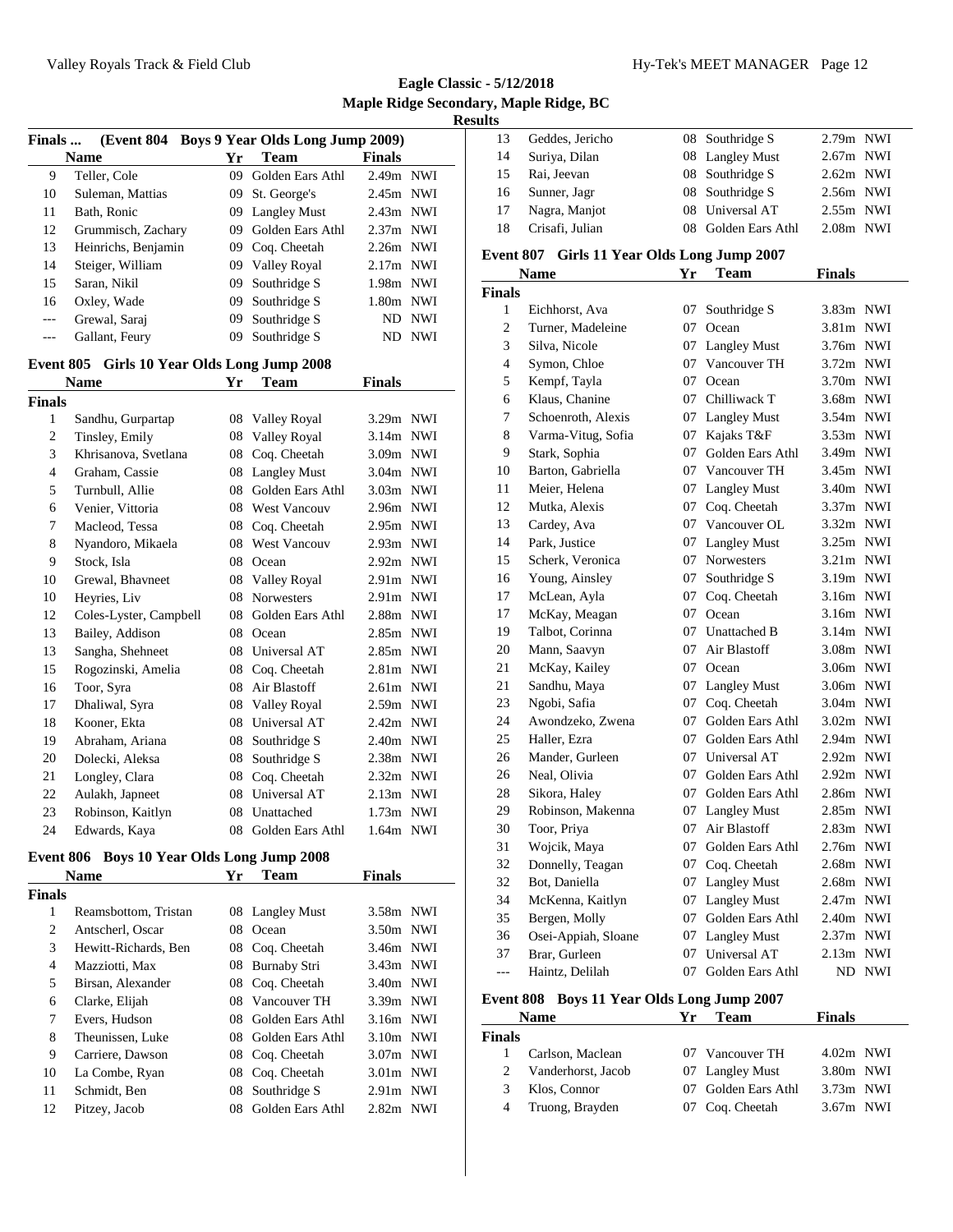**Eagle Classic - 5/12/2018 Maple Ridge Secondary, Maple Ridge, BC Results**

| <b>Finals</b> | <b>(Event 808)</b>   |    | <b>Boys 11 Year Olds Long Jump 2007)</b> |             |  |
|---------------|----------------------|----|------------------------------------------|-------------|--|
|               | <b>Name</b>          | Yr | <b>Team</b>                              | Finals      |  |
| 5             | Lister, Owen         | 07 | Southridge S                             | 3.63m NWI   |  |
| 6             | Froese, Brayden      | 07 | Coq. Cheetah                             | $3.61m$ NWI |  |
| 7             | Steiger, Tristan     | 07 | Valley Royal                             | 3.48m NWI   |  |
| 8             | Wight, Luke          | 07 | Valley Royal                             | 3.44m NWI   |  |
| 9             | Carman, Dawson       | 07 | Valley Royal                             | 3.38m NWI   |  |
| 10            | Bullock, Samuel      | 07 | Ocean                                    | 3.33m NWI   |  |
| 11            | Kinch, Lucas         | 07 | <b>Langley Must</b>                      | $3.23m$ NWI |  |
| 12            | Nyline, Cannon       | 07 | Southridge S                             | $3.21m$ NWI |  |
| 13            | Sullivan, Ethan      | 07 | Gibsons Elem                             | $3.14m$ NWI |  |
| 13            | Mohlmann, Steven     | 07 | Coq. Cheetah                             | $3.14m$ NWI |  |
| 15            | Soma, Nayan          | 07 | Vancouver OL                             | 2.98m NWI   |  |
| 16            | Van Beek, Taggart    | 07 | Saint George                             | 2.96m NWI   |  |
| 17            | Oxley, Pierce        | 07 | Southridge S                             | $2.83m$ NWI |  |
| 18            | Kleinschmidt, Tanner | 07 | Ocean                                    | $2.82m$ NWI |  |
| 19            | Woodhead, Adam       | 07 | Southridge S                             | 2.56m NWI   |  |
| 20            | Zhang, Simon         | 07 | <b>Langley Must</b>                      | $2.54m$ NWI |  |
| 21            | Deol, Karanvir       | 07 | Valley Royal                             | 2.37m NWI   |  |
|               |                      |    |                                          |             |  |

## **Event 809 Girls 12 Year Olds Long Jump 2006**

|                | <b>Name</b>              | Yr | Team                | Finals            |            |
|----------------|--------------------------|----|---------------------|-------------------|------------|
| Finals         |                          |    |                     |                   |            |
| 1              | Van der Hoven, Nicolette | 06 | Golden Ears Athl    | $4.53m$ NWI       |            |
| 2              | Brunoro, Maiya           | 06 | <b>Langley Must</b> | 4.09m             | <b>NWI</b> |
| 3              | Tukker, Nyla             | 06 | Vancouver TH        | 3.97m NWI         |            |
| $\overline{4}$ | Dabbs, Libby             | 06 | Vancouver TH        | 3.93m NWI         |            |
| 5              | Chiang, Indira           | 06 | Royal City T        | 3.84m NWI         |            |
| 6              | Sidhu, Amrita            | 06 | Ocean               | 3.77m NWI         |            |
| 7              | Dmitruk, Tayana          | 06 | Universal AT        | 3.69m NWI         |            |
| 8              | Rogozinski, Victoria     | 06 | Coq. Cheetah        | 3.58m NWI         |            |
| 9              | Basi, Kavita             | 06 | Southridge S        | 3.48m NWI         |            |
| 10             | Questroo, Kaitlyn        | 06 | Coq. Cheetah        | $3.42m$ NWI       |            |
| 11             | Heather, Orla            | 06 | <b>West Vancouv</b> | 3.35m NWI         |            |
| 12             | Coombes, Madison         | 06 | <b>Langley Must</b> | 3.26m NWI         |            |
| 13             | Sung, Alice              | 06 | <b>Langley Must</b> | $3.22m$ NWI       |            |
| 14             | Olund, Myah              | 06 | Vancouver TH        | 3.19m NWI         |            |
| 14             | Khangura, Sevina         | 06 | Southridge S        | 3.19m NWI         |            |
| 16             | Virginillo, Shantelle    | 06 | Golden Ears Athl    | $3.11m$ NWI       |            |
| 17             | Santelli, Dylan          | 06 | Coq. Cheetah        | 3.04m NWI         |            |
| 18             | Opiyo, Denise            | 06 | Ocean               | 2.97 <sub>m</sub> | NWI        |
| 19             | Woelders, Sarah          | 06 | <b>Langley Must</b> | $2.37m$ NWI       |            |
| 20             | Payne, Lila              | 06 | Golden Ears Athl    | $2.31m$ NWI       |            |
|                |                          |    |                     |                   |            |

# **Event 810 Boys 12 Year Olds Long Jump 2006**

|               | <b>Name</b>          | Yг | Team             | <b>Finals</b> |
|---------------|----------------------|----|------------------|---------------|
| <b>Finals</b> |                      |    |                  |               |
| 1             | Wright, Benjamin     |    | 06 Valley Royal  | 4.42m NWI     |
| 2             | Talbot, Benjamin     |    | 06 Unattached B  | $4.07m$ NWI   |
| 3             | Molina, Mark         |    | 06 Valley Royal  | $4.06m$ NWI   |
| 4             | De La Pena, Gilberto |    | 06 Ocean         | $4.01m$ NWI   |
| 5             | Nicol, Connor        |    | 06 Ocean         | $3.96m$ NWI   |
| 6             | Carriere, Brady      |    | 06 Coq. Cheetah  | 3.95m NWI     |
| 7             | Russell, Joel        |    | 06 Langley Must  | $3.81m$ NWI   |
| 7             | Bajarunas, Marty     |    | 06 Coq. Cheetah  | $3.81m$ NWI   |
| 9             | Soltesz, Kalib       | 06 | Golden Ears Athl | 3.75m NWI     |

| 10 | Heinrichs, James     | 06 Coq. Cheetah     | $3.32m$ NWI |
|----|----------------------|---------------------|-------------|
| 11 | Sumbo, Cael          | 06 Golden Ears Athl | $3.31m$ NWI |
| 12 | Ford, Toby           | 06 Vancouver TH     | $3.20m$ NWI |
| 13 | Blais, Davyn         | 06 Golden Ears Athl | $3.14m$ NWI |
| 14 | Wassenaar, Arie      | 06 Valley Royal     | $3.13m$ NWI |
| 15 | De La Pena, Patricio | 06 Ocean            | $3.01m$ NWI |
| 16 | Kwak, Ryan           | 06 Southridge S     | $2.67m$ NWI |
| 17 | Manning, Riley       | 06 Coq. Cheetah     | $2.44m$ NWI |
|    |                      |                     |             |

## **Event 811 Girls 13 Year Olds Long Jump 2005**

|                | Name                 | Yr             | Team                | <b>Finals</b> |  |
|----------------|----------------------|----------------|---------------------|---------------|--|
| Finals         |                      |                |                     |               |  |
| 1              | Kleinschmidt, Taylor | $0.5^{\circ}$  | Ocean               | $4.52m$ NWI   |  |
| $\overline{2}$ | Jackson, Ava         | 05             | <b>Burnaby Stri</b> | 4.16m NWI     |  |
| 3              | Parulski, Ashley     | 05             | Gibsons Elem        | $4.14m$ NWI   |  |
| 4              | Reed, Jordyn         | 05             | Southridge S        | $4.11m$ NWI   |  |
| 5              | Croy, Sara           | 05             | Southpointe         | 4.07m NWI     |  |
| 6              | Hagyard, Danielle    | 05             | <b>Langley Must</b> | 3.98m NWI     |  |
| 7              | Mazziotti, Marisa    | 05             | <b>Burnaby Stri</b> | 3.97m NWI     |  |
| 8              | Peters, Lèah         | 0 <sub>5</sub> | Ocean               | 3.87m NWI     |  |
| 9              | Sulina, Nicole       | 05             | <b>West Vancouv</b> | 3.84m NWI     |  |
| 10             | Madsen, Ella         | 05             | Coq. Cheetah        | 3.79m NWI     |  |
| 11             | Masters, Ella        | 05             | Golden Ears Athl    | 3.65m NWI     |  |
| 12             | Theunissen, Lise-Ann | 05             | Golden Ears Athl    | $3.62m$ NWI   |  |
| 13             | Ngobi, Kalima        | 05             | Coq. Cheetah        | 3.56m NWI     |  |
| 14             | Masters, Emma        | 05             | Golden Ears Athl    | 3.48m NWI     |  |
| 15             | Blair, Kaitlyn       | 05             | Ocean               | 3.44m NWI     |  |
| 16             | Antscherl, Sacha     | 05             | Ocean               | $3.31m$ NWI   |  |
| 17             | Nelson, Sophie       | 05             | Golden Ears Athl    | 3.29m NWI     |  |
| 18             | Symanowski, Mingmei  | 05             | Ready-Set-Go        | 3.27m NWI     |  |
| 19             | Stammer, Mariko      | 05             | Golden Ears Athl    | $3.25m$ NWI   |  |
| 20             | Currie, Lily         | 05             | Golden Ears Athl    | $3.24m$ NWI   |  |
| 21             | Blad, Emily          | 05             | Golden Ears Athl    | $3.17m$ NWI   |  |
| 22             | Friesen, Sophia      | 05             | Valley Royal        | $3.04m$ NWI   |  |
| 23             | Awondzeko, Vougue    | 05             | Golden Ears Athl    | 2.78m NWI     |  |
|                |                      |                |                     |               |  |

## **Event 812 Boys 13 Year Olds Long Jump 2005**

|               | <b>Name</b>        | Yг | Team                | <b>Finals</b> |  |
|---------------|--------------------|----|---------------------|---------------|--|
| <b>Finals</b> |                    |    |                     |               |  |
| 1             | Lee, Caiden        |    | 05 Ocean            | $5.23m$ NWI   |  |
| 2             | Scherk, Michael    |    | 05 Norwesters       | $5.00m$ NWI   |  |
| 3             | Cheung, Clarence   |    | 05 Vancouver TH     | 4.97m NWI     |  |
| 4             | Chiang, Kairo      |    | 05 Royal City T     | 4.58m NWI     |  |
| 5             | Marshall, Jack     |    | 05 Norwesters       | 4.40m NWI     |  |
| 6             | Truong, Bailey     |    | 05 Coq. Cheetah     | $3.93m$ NWI   |  |
| 7             | Levings, Erik      |    | 05 Valley Royal     | $3.92m$ NWI   |  |
| 8             | Gwozdz, Henry      |    | 05 Ready-Set-Go     | 3.75m NWI     |  |
| 9             | Stevenson, Quintin |    | 05 Golden Ears Athl | 3.39m NWI     |  |
| 10            | Van Haeff, Mees    |    | Ocean               | $3.34m$ NWI   |  |

## **Event 818 Girls 9 Year Olds Shot Put 2 kg 2009**

|        | <b>Name</b>    | Vr | Team            | <b>Finals</b>     |  |
|--------|----------------|----|-----------------|-------------------|--|
| Finals |                |    |                 |                   |  |
|        | Chiang, Amara  |    | 09 Royal City T | 4.32 <sub>m</sub> |  |
| 2      | Bernier, Renee |    | 09 Valley Royal | 4.03 <sub>m</sub> |  |
| 3      | Devji, Aria    |    | 09 Royal City T | 4.01 <sub>m</sub> |  |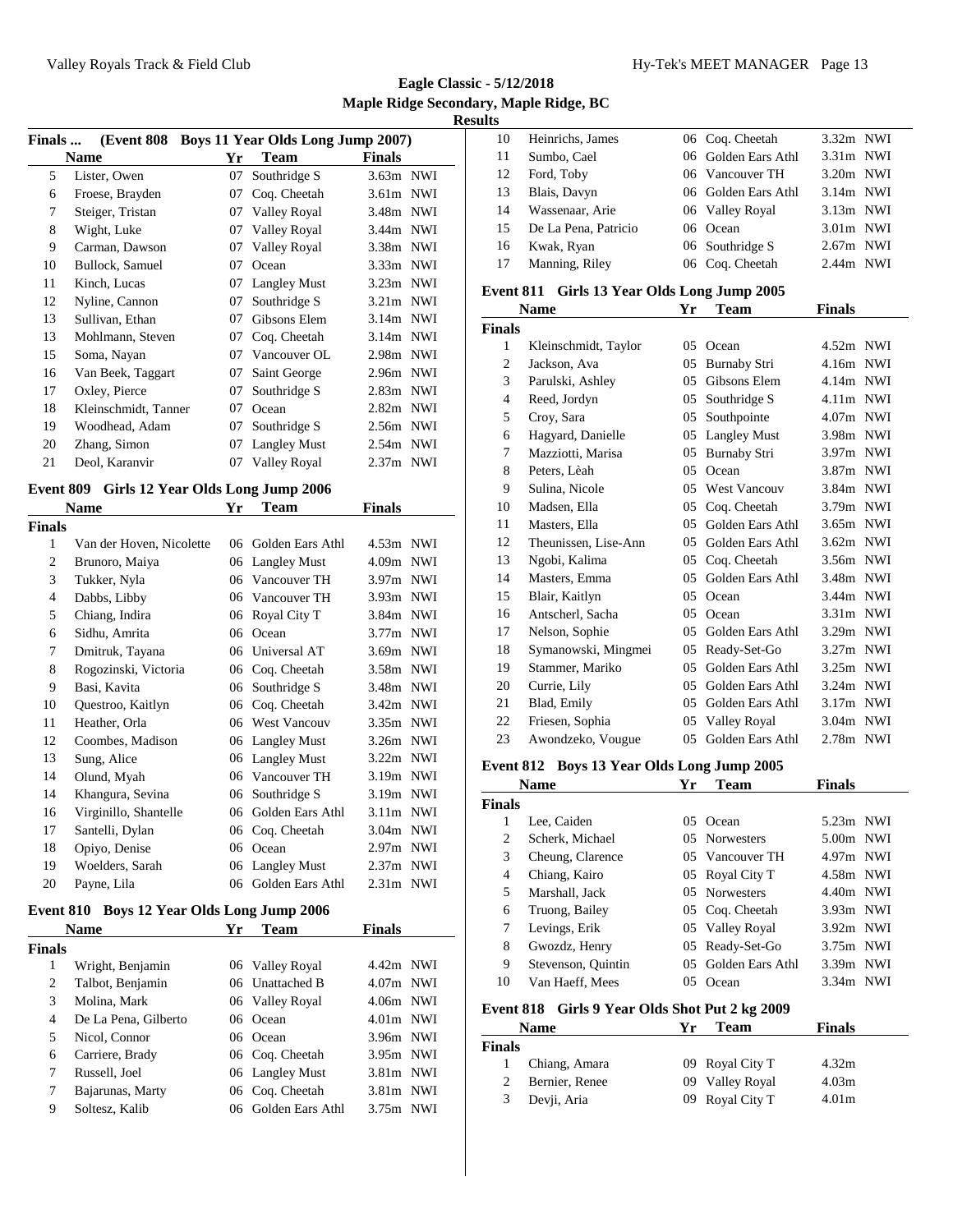| Finals                        |                                                        |          | (Event 818 Girls 9 Year Olds Shot Put 2 kg 2009)   |                   |
|-------------------------------|--------------------------------------------------------|----------|----------------------------------------------------|-------------------|
|                               | <b>Name</b>                                            | Yr       | <b>Team</b>                                        | <b>Finals</b>     |
| 4                             | Dhami, Reya                                            | 09       | Southridge S                                       | 3.93m             |
| 5                             | Wolf, Maya                                             |          | 09 West Vancouv                                    | 3.82 <sub>m</sub> |
| 6                             | Lili, Horlock                                          |          | 09 Vancouver TH                                    | 3.70m             |
| 7                             | Penner, Kiara                                          |          | 09 Royal City T                                    | 3.60m             |
| 8                             | Robins, Munroe                                         |          | 09 Southridge S                                    | 3.53m             |
| 9                             | Grootendorst, Ella                                     | 09       | Southridge S                                       | 2.05m             |
| 10                            | Koshlay, Collette                                      | 09       | Golden Ears Athl                                   | 1.87m             |
|                               |                                                        |          |                                                    |                   |
| <b>Event 819</b>              | Name                                                   | Yr       | Boys 9 Year Olds Shot Put 2 kg 2009<br><b>Team</b> | <b>Finals</b>     |
| <b>Finals</b>                 |                                                        |          |                                                    |                   |
| 1                             | Wilson, Alex                                           | 09       | Southridge S                                       | 5.40m             |
| 2                             | Gallant, Feury                                         | 09       | Southridge S                                       | 4.51 <sub>m</sub> |
| 3                             | Khangura, Evan                                         |          | 09 Southridge S                                    | 4.28m             |
| 4                             | Saran, Nikil                                           |          | 09 Southridge S                                    | 4.11m             |
| 5                             | Hurtubise, Hayden                                      |          | 09 Langley Must                                    | 3.62m             |
| 6                             | Condin, Ben                                            |          | 09 Ocean                                           | 3.61 <sub>m</sub> |
| 7                             | Teller, Cole                                           |          | 09 Golden Ears Athl                                | 2.94m             |
|                               | Event 820 Girls 10 Year Olds Shot Put 2 kg 2008        |          |                                                    |                   |
|                               | <b>Name</b>                                            | Yr       | Team                                               | Finals            |
| <b>Finals</b>                 |                                                        |          |                                                    |                   |
| 1                             | Macleod, Tessa                                         |          | 08 Coq. Cheetah                                    | 5.32m             |
| 2                             | Grootendorst, Sophie                                   | 08       | Southridge S                                       | 5.10m             |
| 3                             | Toor, Syra                                             | 08       | Air Blastoff                                       | 4.84m             |
| $\overline{4}$                | Abraham, Ariana                                        | 08       | Southridge S                                       | 4.73 <sub>m</sub> |
| 5                             | Turnbull, Allie                                        | 08       | Golden Ears Athl                                   | 4.58m             |
| 6                             | Robinson, Kaitlyn                                      |          | 08 Unattached                                      | 3.55m             |
| 7                             | Coles-Lyster, Campbell                                 |          | 08 Golden Ears Athl                                | 3.00m             |
|                               |                                                        |          |                                                    |                   |
|                               | Event 821 Boys 10 Year Olds Shot Put 2 kg 2008<br>Name | Yr       | <b>Team</b>                                        | Finals            |
| <b>Finals</b>                 |                                                        |          |                                                    |                   |
| 1                             | Reamsbottom, Tristan                                   |          | 08 Langley Must                                    | 7.55m             |
| $\overline{c}$                | Birsan, Alexander                                      |          | 08 Coq. Cheetah                                    | 7.38m             |
| 3                             | Schmidt, Ben                                           | 08       | Southridge S                                       | 6.78m             |
| 4                             | Gibson, Nolan                                          | 08       | Golden Ears Athl                                   | 6.37m             |
| 5                             | Gill, Milaap                                           |          | 08 Valley Royal                                    | 5.80m             |
| 6                             | Longley, Chase                                         |          | 08 Langley Must                                    | 5.66m             |
| 7                             | Suriya, Dilan                                          | 08       | <b>Langley Must</b>                                | 5.62m             |
| 8                             | Price, Philip                                          |          | 08 Valley Royal                                    | 4.95m             |
| 8                             | Hewitt-Richards, Ben                                   |          | 08 Coq. Cheetah                                    | 4.95m             |
|                               |                                                        |          |                                                    |                   |
|                               | Event 822 Girls 11 Year Olds Shot Put 2 kg 2007        |          |                                                    |                   |
|                               | <b>Name</b>                                            | Yr       | <b>Team</b>                                        | Finals            |
| <b>Finals</b><br>$\mathbf{1}$ |                                                        |          | 07 Ocean                                           | 7.50m             |
|                               | Kempf, Tayla                                           |          | Universal AT                                       | 7.32 <sub>m</sub> |
| 2<br>3                        | Mander, Gurleen<br>Toor, Priya                         | 07<br>07 | Air Blastoff                                       | 6.90m             |
| 4                             |                                                        |          |                                                    | 6.72m             |
| 5                             | Osei-Appiah, Sloane<br>Young, Jordyn                   | 07<br>07 | <b>Langley Must</b><br>Coq. Cheetah                | 6.60m             |
| 6                             | Brar, Gurleen                                          | 07       | Universal AT                                       | 6.14m             |
| 7                             | Scherk, Veronica                                       | 07       | Norwesters                                         | 5.83m             |
| 8                             | Schoenroth, Alexis                                     | 07       | <b>Langley Must</b>                                | 5.64m             |
|                               |                                                        |          |                                                    |                   |
|                               |                                                        |          |                                                    |                   |

| 9             | Meier, Helena                                  | 07 | <b>Langley Must</b> | 5.41m             |
|---------------|------------------------------------------------|----|---------------------|-------------------|
| 10            | McEachern, Eva                                 | 07 | Golden Ears Athl    | 5.19m             |
| 11            | Neal, Olivia                                   | 07 | Golden Ears Athl    | 4.48m             |
|               | Event 823 Boys 11 Year Olds Shot Put 2 kg 2007 |    |                     |                   |
|               | <b>Name</b>                                    | Yr | Team                | Finals            |
| <b>Finals</b> |                                                |    |                     |                   |
| 1             | Ansell, Aidan                                  | 07 | Valley Royal        | 8.74m             |
| 2             | Yeterian, Roman                                | 07 | Vancouver TH        | 8.30m             |
| 3             | Bhattacharya, Arnav                            | 07 | <b>Hampton Park</b> | 7.51 <sub>m</sub> |
| 4             | Froese, Brayden                                | 07 | Coq. Cheetah        | 6.74m             |
| 5             | Lawson, Andrew                                 | 07 | Southridge S        | 6.72m             |
| 6             | Lister, Owen                                   | 07 | Southridge S        | 6.55m             |
| 7             | Soma, Nayan                                    | 07 | Vancouver OL        | 5.77m             |
| 8             | Deol, Karanvir                                 | 07 | Valley Royal        | 5.63m             |
| 9             | Bath, Cameron                                  | 07 | <b>Langley Must</b> | 5.58m             |
| 10            | Nyline, Cannon                                 | 07 | Southridge S        | 5.05m             |

#### **Event 824 Girls 12 Year Olds Shot Put 3 kg 2006**

|               | Name                     | Yr  | Team             | <b>Finals</b>     |
|---------------|--------------------------|-----|------------------|-------------------|
| <b>Finals</b> |                          |     |                  |                   |
| 1             | Van der Hoven, Nicolette | 06  | Golden Ears Athl | 8.08m             |
| 2             | Chiang, Indira           | 06  | Royal City T     | 6.68m             |
| 3             | Clifford, Vienna         | 06  | Unattached B     | 6.23m             |
| 4             | Dhillon, Roop            | 06  | Universal AT     | 6.12m             |
| 5             | Curtis, Lauren           | 06. | Golden Ears Athl | 6.11 <sub>m</sub> |
| 6             | Young, Payton            |     | 06 Coq. Cheetah  | 5.51m             |
| 7             | Herrell, Amelia          | 06  | Coq. Cheetah     | 5.38m             |
| 8             | Ethier, Cassie           | 06. | Golden Ears Athl | 5.19m             |
| 9             | Rozman, Renzey           |     | 06 Kajaks Track  | 5.06m             |
| 10            | Questroo, Kaitlyn        |     | 06 Coq. Cheetah  | 4.70m             |
| 11            | Wilkes, Danika           | 06. | Golden Ears Athl | 4.52m             |
| 12            | Thornburn, Sarah         |     | 06 Langley Must  | 4.30m             |
| 13            | Santelli, Dylan          | 06  | Coq. Cheetah     | 4.24m             |
| 14            | Cocks, Grace             | 06  | Ocean            | 4.09m             |
| ---           | Olund, Myah              |     | 06 Vancouver TH  | ND.               |
|               | Macleod, Scarlet         | 06  | Coq. Cheetah     | ND                |

## **Event 825 Boys 12 Year Olds Shot Put 3 kg 2006**

|               | <b>Name</b>       | Yг | Team            | <b>Finals</b> |  |
|---------------|-------------------|----|-----------------|---------------|--|
| <b>Finals</b> |                   |    |                 |               |  |
|               | Bajarunas, Marty  |    | 06 Coq. Cheetah | 8.29m         |  |
|               | Marshall, Harris  |    | 06 Norwesters   | 6.81m         |  |
| 3             | Ising, Robert     |    | 06 Ocean        | 4.58m         |  |
| 4             | Robertson, Stuart |    | 06 Langley Must | 4.28m         |  |
| $---$         | Manning, Riley    |    | 06 Coq. Cheetah | ND            |  |

# **Event 826 Girls 13 Year Olds Shot Put 3 kg 2005**

|        | <b>Name</b>       | Yг | Team                | <b>Finals</b> |  |
|--------|-------------------|----|---------------------|---------------|--|
| Finals |                   |    |                     |               |  |
|        | Cyr, Lindsay      |    | 05 Ocean            | 10.89m        |  |
|        | Croy, Sara        |    | 05 Southpointe      | 7.82m         |  |
| 3      | Peters, Lèah      |    | 05 Ocean            | 7.19m         |  |
| 4      | Awondzeko, Vougue |    | 05 Golden Ears Athl | 7.18m         |  |
|        | Currie, Lily      |    | 05 Golden Ears Athl | 6.20m         |  |
| 6      | Blad, Emily       |    | 05 Golden Ears Athl | 5.95m         |  |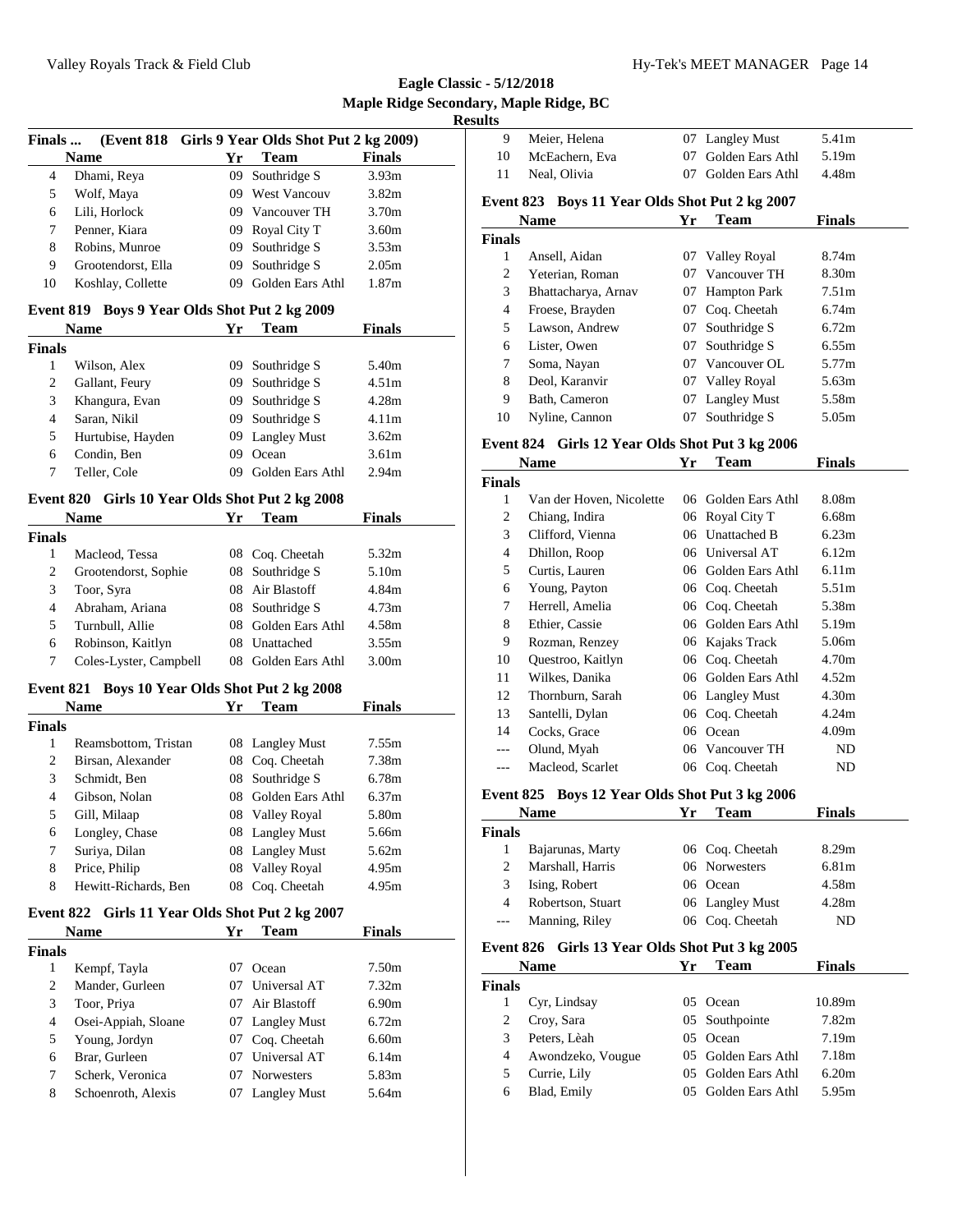| Finals           |                                                        |    | (Event 826 Girls 13 Year Olds Shot Put 3 kg 2005) |                 |  |
|------------------|--------------------------------------------------------|----|---------------------------------------------------|-----------------|--|
|                  | <b>Name</b>                                            | Yr | <b>Team</b>                                       | <b>Finals</b>   |  |
| 7                | Nelson, Sophie                                         | 05 | Golden Ears Athl                                  | 5.78m           |  |
| 8                | Kooner, Daya                                           | 05 | Universal AT                                      | 5.46m           |  |
| 9                | Roberts, Rachel                                        | 05 | Burnaby Stri                                      | 5.43m           |  |
|                  |                                                        |    |                                                   |                 |  |
| <b>Event 827</b> |                                                        |    | Boys 13 Year Olds Shot Put 3 kg 2005              |                 |  |
|                  | <b>Name</b>                                            | Yr | Team                                              | <b>Finals</b>   |  |
| <b>Finals</b>    |                                                        |    |                                                   |                 |  |
| 1                | Brar, Armaan                                           |    | 05 Unattached B                                   | 11.50m          |  |
| 2                | Tuura, Levi                                            | 05 | Royal City T                                      | 10.25m          |  |
| 3                | Carr. Andrew                                           | 05 | Ocean                                             | 9.89m           |  |
| 4                | Turner, Aidan                                          | 05 | Ocean                                             | 8.81m           |  |
| 5                | Marshall, Jack                                         | 05 | <b>Norwesters</b>                                 | 7.99m           |  |
| 6                | Scherk, Michael                                        | 05 | Norwesters                                        | 7.29m           |  |
| 7                | Copland, Stewart                                       | 05 | St. George's                                      | 6.77m           |  |
| ---              | Humeniuk, Isaac                                        | 05 | <b>Langley Must</b>                               | ND              |  |
|                  | Event 900 Women 12 Year Olds Javelin Throw 400 gr 2006 |    |                                                   |                 |  |
|                  | Name                                                   | Yr | <b>Team</b>                                       | <b>Finals</b>   |  |
| <b>Finals</b>    |                                                        |    |                                                   |                 |  |
| 1                | Questroo, Kaitlyn                                      |    | 06 Coq. Cheetah                                   | 19.05m          |  |
| 2                | Hodgson, Maella                                        |    | 06 Ocean                                          | 18.75m          |  |
| 3                | Young, Payton                                          |    | 06 Coq. Cheetah                                   | 14.54m          |  |
| 4                | Rogozinski, Victoria                                   |    | 06 Coq. Cheetah                                   | 12.78m          |  |
| 5                | Clifford, Vienna                                       |    | 06 Unattached B                                   | 12.55m          |  |
| 6                | Santelli, Dylan                                        |    | 06 Coq. Cheetah                                   | 11.53m          |  |
| 7                | Tukker, Nyla                                           |    | 06 Vancouver TH                                   | 10.54m          |  |
| 8                |                                                        |    | 06 Vancouver TH                                   | 10.42m          |  |
|                  | Olund, Myah                                            |    |                                                   |                 |  |
| 9                | McIntyre, Olivia                                       |    | 06 Valley Royal                                   | 10.26m<br>9.26m |  |
| 10<br>11         | Thornburn, Sarah<br>Curtis, Lauren                     | 06 | <b>Langley Must</b><br>06 Golden Ears Athl        | 7.56m           |  |
|                  |                                                        |    |                                                   |                 |  |
|                  | Event 903 Women 14-99 100 Meter Dash Open              |    |                                                   |                 |  |
|                  | Name                                                   | Yr | <b>Team</b>                                       | Finals          |  |
| <b>Finals</b>    |                                                        |    |                                                   |                 |  |
| 1                | Lew, Jasmine                                           |    | 00 Air Blastoff                                   | 12.30 3.5       |  |
| 2                | Tunti, Laysha                                          | 03 | Coq. Cheetah                                      | 12.76 3.5       |  |
| 3                | Gribbon, Sophia                                        | 04 | Coq. Cheetah                                      | 12.78 3.5       |  |
| 4                | Duncan, Amara                                          | 01 | Coq. Cheetah                                      | 13.10 3.5       |  |
|                  | Event 904 Men 12 Year Olds Javelin Throw 500 gr 2006   |    |                                                   |                 |  |
|                  | <b>Name</b>                                            | Yr | <b>Team</b>                                       | <b>Finals</b>   |  |
| <b>Finals</b>    |                                                        |    |                                                   |                 |  |
| 1                | Bajarunas, Marty                                       |    | 06 Coq. Cheetah                                   | 25.39m          |  |
| $\overline{c}$   | Hodgson, James                                         | 06 | Ocean                                             | 24.37m          |  |
| 3                | Van Raamsdonk, Mason                                   | 06 | Vancouver TH                                      | 21.06m          |  |
| $\overline{4}$   | Haintz, Kynan                                          | 06 | Golden Ears Athl                                  | 18.69m          |  |
| 5                | Soltesz, Kalib                                         |    | 06 Golden Ears Athl                               | 17.78m          |  |
| 6                | Brunke, Kaeden                                         |    | 06 Ocean                                          | 17.51m          |  |
| 7                | Marshall, Harris                                       |    | 06 Norwesters                                     | 16.75m          |  |
| 8                | Molina, Mark                                           | 06 | Valley Royal                                      | 14.31m          |  |
| 9                | Blais, Davyn                                           | 06 | Golden Ears Athl                                  | 10.52m          |  |
|                  |                                                        |    |                                                   |                 |  |

|        | Event 905 Men 13 Year Olds Javelin Throw 500 gr 2005 |        |                     |                    |
|--------|------------------------------------------------------|--------|---------------------|--------------------|
|        | <b>Name</b>                                          | Yг     | Team                | <b>Finals</b>      |
| Finals |                                                      |        |                     |                    |
|        | Turner, Aidan                                        |        | 05 Ocean            | 30.55m             |
| 2      | Marrero, Deven                                       |        | 05 South Surrey     | 28.33m             |
| 3      | Tuura, Levi                                          |        | 05 Royal City T     | 26.31 <sub>m</sub> |
| 4      | Stevenson, Quintin                                   |        | 05 Golden Ears Athl | 19.07m             |
| 5.     | Van Haeff, Mees                                      | $05 -$ | Ocean               | 18.28m             |
|        |                                                      |        |                     |                    |

## **Event 906 Women 13 Year Olds Javelin Throw 400 gr 2005**

|               | <b>Name</b>       | Yr            | <b>Team</b>         | <b>Finals</b> |  |
|---------------|-------------------|---------------|---------------------|---------------|--|
| <b>Finals</b> |                   |               |                     |               |  |
| 1             | Kempf, Kelsa      | $0.5^{\circ}$ | Ocean               | 20.57m        |  |
| 2             | Yong, Annika      |               | 05 Royal City T     | 18.93m        |  |
| 3             | Gordon, Madison   |               | 05 Langley Must     | 17.23m        |  |
| 4             | Hack, Mackenzie   | 05            | Ocean               | 16.71m        |  |
| 5             | Blad, Emily       |               | 05 Golden Ears Athl | 15.17m        |  |
| 6             | Madsen. Ella      |               | 05 Coq. Cheetah     | 13.69m        |  |
| 7             | Hagyard, Danielle |               | 05 Langley Must     | 12.57m        |  |
| 8             | Awondzeko, Vougue | 05            | Golden Ears Athl    | 11.84m        |  |
| 9             | Cocks, Abigayle   | 05            | Ocean               | 5.89m         |  |
|               | Wallsten, Riley   | 05            | <b>Langley Must</b> | ND            |  |

## **Event 909 Women 14-99 Javelin Throw Open**

| <b>Name</b>   |                  | Yг    | Team             | <b>Finals</b>      |  |
|---------------|------------------|-------|------------------|--------------------|--|
| <b>Finals</b> |                  |       |                  |                    |  |
|               | Patry-Smith, Jv  |       | 01 Royal City T  | 42.80m             |  |
| 2             | Hamnett, Georgia |       | 02 Coq. Cheetah  | 37.84m             |  |
| 3             | Morley, Emily    | $00-$ | Golden Ears Athl | 34.49m             |  |
| 4             | Bajarunas, Liepa |       | 04 Coq. Cheetah  | 30.01 <sub>m</sub> |  |
| 5             | Stewart, Claire  |       | 03 Yorkhouse     | 27.67m             |  |
| 6             | Scott, Valerie   |       | 55 Greyhounds T  | 16.24m             |  |

## **Event 910 Men 14-99 Javelin Throw Open**

|               | <b>Name</b>    | Yг  | Team                | <b>Finals</b> |
|---------------|----------------|-----|---------------------|---------------|
| <b>Finals</b> |                |     |                     |               |
|               | Payne, Elliott |     | 02 Valley Royal     | 59.32m        |
| 2             | Taylor, Jacob  | 01  | Unattached          | 57.65m        |
| 3             | Chong, Jarrett |     | 01 South Surrey     | 53.83m        |
| 4             | Stevenson, Ty  | 03. | Golden Ears Athl    | 37.54m        |
| 5             | Mattern, Simon | 03  | <b>West Vancouv</b> | 26.60m        |
| 6             | Gill, Gurshaan | 04  | <b>Valley Royal</b> | 13.77m        |

## **Event 914 Men 13 Year Olds 1 Mile Run 2005**

|                | <b>Name</b>                                            | Yг  | <b>Team</b>         | <b>Finals</b> |     |
|----------------|--------------------------------------------------------|-----|---------------------|---------------|-----|
| <b>Finals</b>  |                                                        |     |                     |               |     |
| 1              | Lee, Caiden                                            |     | 05 Ocean            | 5:07.60       |     |
| 2              | Lau, Trenton                                           |     | 05 Southpointe      | 5:34.76       |     |
| 3              | Bassetto, Liam                                         |     | 05 Golden Ears Athl | 6:24.12       |     |
|                | Event 915 Men 14-99 200 Meter Dash Open<br><b>Name</b> | Yг  | <b>Team</b>         | <b>Finals</b> |     |
| <b>Finals</b>  |                                                        |     |                     |               |     |
| 1              | Wezeman, Benjamin (ben)                                | 99. | Coq. Cheetah        | $22.68 - 0.3$ |     |
| $\overline{c}$ | Pinsky, David                                          |     | 96 Coq. Cheetah     | $23.63 - 0.3$ |     |
| 3              | Ott. Andrew                                            | 91  | <b>Valley Royal</b> | 23.63         | 1.0 |